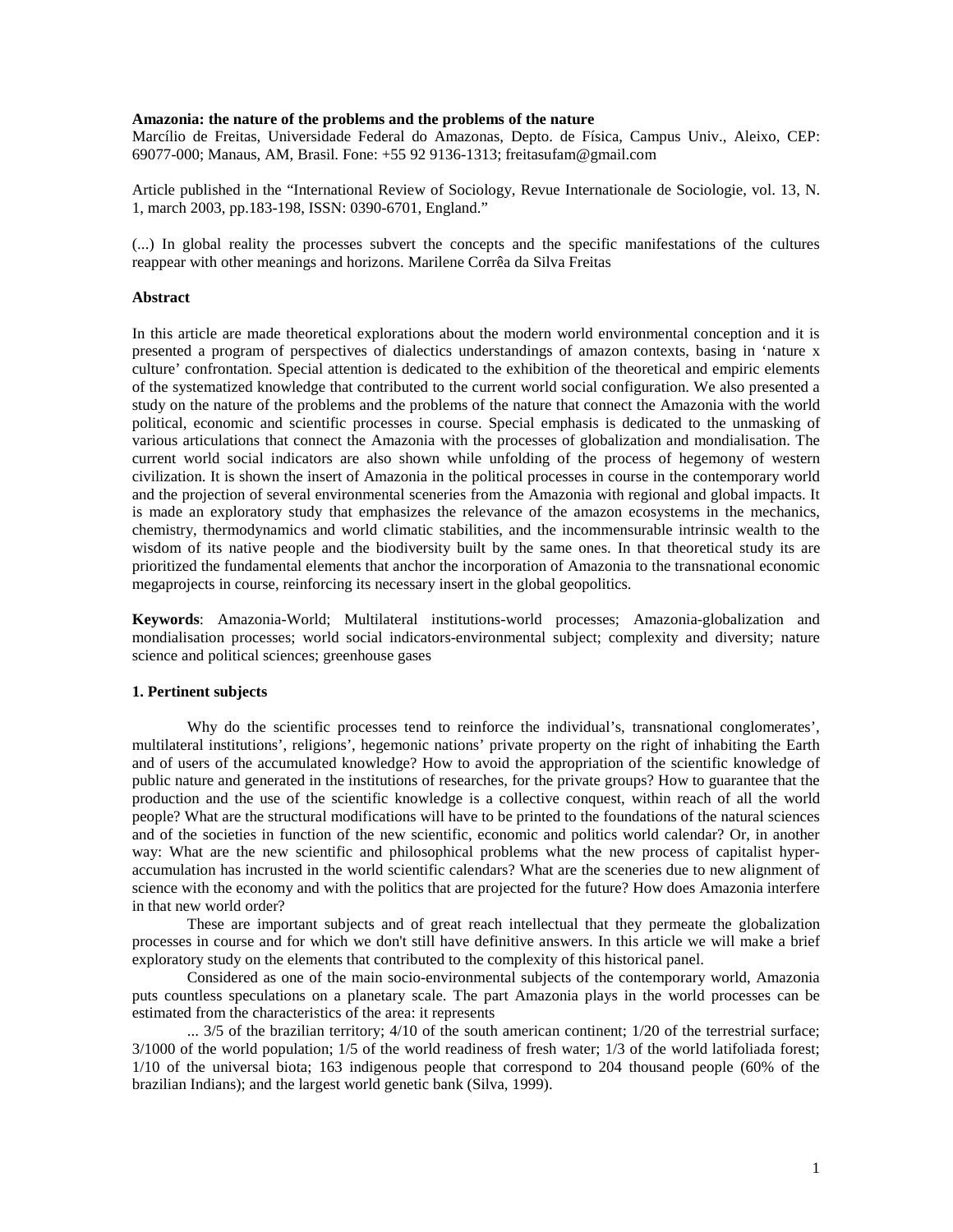Amazonia is also very important in the mechanical, thermodynamic and chemistry stabilities of the atmospheric processes on a global scale. These projections reinforce the geopolitical importance of Amazonia.

## **2. Amazonia and the nature of the problems**

The construction and consistency of the scientific theories, especially those developed in the exact sciences, are anchored in methods that facilitate the quantification and the mensuration of the properties of natural phenomena, by means of calculations systematized in physical mathematical models. The search of unit and of simplicity starting from generalizations continues to be a universal principle of these sciences. On the other hand, the foundations of the human sciences, including philosophy, that has as sceneries, in order, the studies of the formation and dynamics of societies, and the research about the knowledge essence, are anchored in categories, articulated to each other through dialectic conceptions (Alloufa and Silva, 2000). The borders among those two knowledge fields are still rigid, polemics and not well delineated.

Although it pretends to exist a rupture among these areas of knowing, − and the contemporary Western thought wombs are also unfoldings of rupture and of critical interlacing of different scientific and philosophical theories guided by important thinkers' conceptions, of the which stand out: Descartes and Pitágoras, Galileo and Ptolomeu, Kant and Newton, São Tomás de Aquino and Darwin, Marx and Einstein, Hegel and Planck, Aristóteles and Kepler, Weber and Heisenberg, Bachelard and Maxwell, Freud and Maquiavel, Platão and Rutherford,<sup>1</sup> and others – several categories and metric that connect these thinkers have in common a marked important of the civilization process: the articulation of the singular with the universal with intercessions and unfoldings, with differentiated reaches, that its embrace since the particularities of the phenomena, apprehending its own dynamics until its totalities and permeating its relationships and its existences with the different philosophical conceptions, known at that time. We didn't intend with this focus, to reduce and to simplify the history of occidental thought to the individual actions of people, of groups of people or countries. Nor to make inference that removes of the social processes and its wombs, the priority in the pattern worldwide politics. The one that we propose is to show the intellectual importance of these thinkers in the construction of the systemize knowledge, main guide of the world contemporary.<sup>2</sup>

The central problem between the natural sciences and the human sciences is that their intrinsic methodological procedures, hide, simultaneously, the physical reality of the second and the social reality of the first (Morin, 1977, p. 15), but the possibility of the fusion of the method with the object, in the foundations of the language of atomic physics and chemistry, has created new perspectives for the construction of integrated and holistic scientific conceptions.

Especially, the articulations of the "singular and the universal" category with another type: open and closed systems, stationary and transient states, order and disorder, discreet and continuous, organization and differentiation, stability and unstability, ideology and utopia, complexity and diversity, in all the temporary and space scales, become as fundamental to build theoretical structures that articulate to each other, will facilitate the formulation of the metatheories, fusing, creating and recriating new cultural conceptions.

The improvement of the economic and political subjects, in the 21th century, also brings technological and marketing demands that require fast diffusion and scattering of the systematized knowledge, in all the directions and in different rhythms and temporal, spatial, literary, artistic and numeric scales; creating and destroying, putting and homogenizing problems, pressing and harmonizing, legitimating and disqualifying, ordering and disordering new sceneries and real and virtual images, that configure and reconfigure the world cultural processes in course.

The incorporations of the possible discreet and asymmetric character of the 'time' category and of the thesis of non need of the "space" concept in the foundations of the exact sciences and mathematics and philosophy theories,<sup>3</sup> imposes new methodological and ontological perpectives, tuning in all the fields of systematized knowledge, in particular in the technological areas. Several theoretical and empiric indications exist in quantum mechanics - branch of physics that studies the phenomena of nature at the atomic scale showing that probable revolutions in those foundations of the scientific knowledge will result in radical alterations in the current political conceptions.

The researche on the interactive processes concerning the nature phenomena, in different temporal scales, constitute complex scientific subjects with impacts in several knowledge fields, in particular in ecological problems. In recent studies, Mota (1998, pp. 34-45) proposed a computational computacional to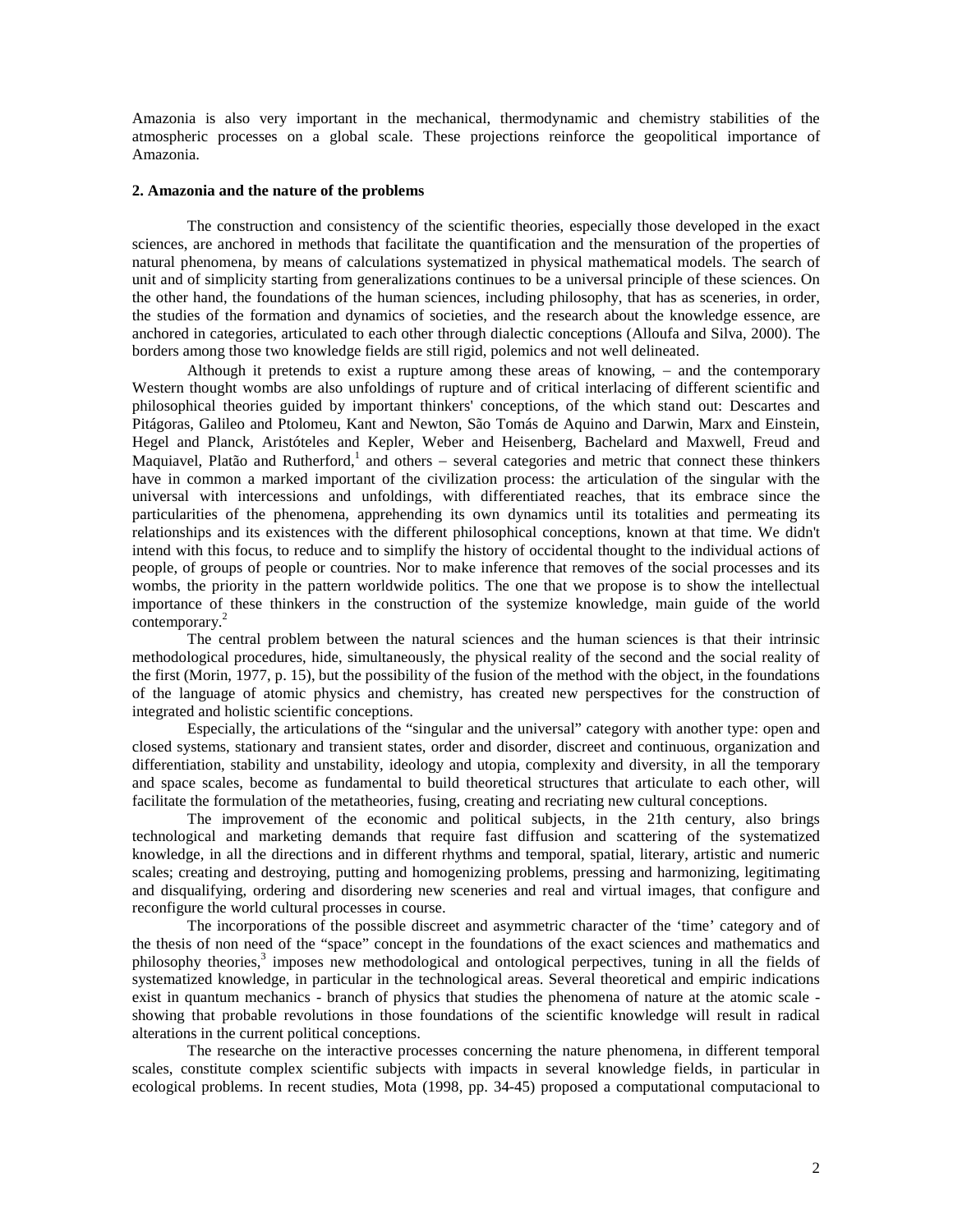represent variations and flows in differentiated temporary scales, contributing to the improvement of mathematical structures denominated "Cyclic-Lineal Hierarchy of the Time".

Physical-mathematical studies, especially starting from the 1970s, referring to the theory of chaos, indicate the existence of forms and patterns, seemingly without connections to each other. These studies establish that the current effects of small variations in the initial conditions of a physical system result in unexpected sceneries and configurations. A peculiar and important aspect of this study type is that the very simple deterministic systems can generate information about their evolution, and to result in complex chaotic systems. The connection of these studies with the evolution theory meets in course (Packard, 1995). The unfoldings of this research in environmental, economic and politics subjects are optimistic.

The flowing and global characteristics of the current economic and political processes, hostages of the market, tend to print and to reinforce to the science a restrictives and utilitarian character with the political nature of the problems being put upon to the problems of scientific nature. The need to isolate the system under study doesn't imply the need to undress it, during and/or after the research, of its historical elements. The world scientific and technological projects, in continuous form, have been articulated with the economic nets reinforcing and enlarging the privatization and the 'dollarization' of the planet.

Marx affirms that:

(...) Of the point of view of a superior economic formation of the society, the private property of the certain individuals on the terrestrial globe will seem as absurd as the private property of the human on other human. Even a whole society, a nation, same all the societies united together are not proprietor of the Earth. They are just possessors, users of her, and as *boni patres families<sup>4</sup>* they should delegate it improved to the posterior generations (Marx, 1985, p. 239).

In the wide sense, continental Amazonias, while a 'world laboratory', constitutes an emblematic example of the research of the nature of the problems which are sent to the solution of the problems of the nature in integrated and systemic form, the ones which simultaneously are metamorphosed in scientific, economic and political subjects.

Prigogine (1996, p. 191) emphasizes that the construction of a unified theory, that unmasks the basic phenomenona of nature, should necessarily be anchored in a 'dialectic' conception. Continuing, Prigogine (idem, p. 192) affirms:

(...) As Einstein could have suspected that his theory implied subjects that would take for besides a geometric vision and to end in the conception of an universe guided in the time? Doesn't the universe make to remember those Arab stories in what each history it is inserted in another histories? The matter history is inserted in the cosmological history, the life history in the matter history. And, finally, our own lives are dived in the society history.

An enterprise of great intellectual relevance is what intends to build a program of perspectives of dialectics understandings of Amazon contexts, basing in confront: nature versus culture (Carvalho, 2000).

Silva's studies (Freitas and Silva, 2000, pp. 63-64) indicate that:

(...) the proposition of to study the Amazonia in the optics of the culture mondialisation and of the society global it has constituted in a theoretical-methodological challenge that result in some choices, here delineated in topics, as references for an investigation program, such as:

1. Realities and potentialities in construction in the globalization processes of Amazonia. The imperialistic geopolitical puts in cause or submitted by the strategy of transnationalization of the world political economy. The Zona Franca of Manaus as expression of the technical and social division of the labor non-territorial, promoted and/or disabled by the transnational economic forces.

2. The mondialisation of Amazonia as perspective of construction of a level above of the initiatives of its formal nationalization. The search of accomplishment of the world citizenship for the amazon populations that, on a side, its reopen thematic inaugurated by the Iberian colonialism reinvented with the imperialist Pax American, never summed up, and, on the other hand, re-intensify the asymmetry of the participation in an emergent global order, for the ressurgency of the tribal actions and regional conflicts.

3. New powers regulators of the social relationships in Amazonia. The ONG's and the ethnic-social subjects of Amazonia: the renaissance of the confrontation between nature and culture in the parameters of the world society. A conflicting re-encounter of economic, scientific and religious re-colonization proposals of the Amazonia, in the world economy and universal religions and global science perspectives.

4. Forms of the legitimate of the institucionalization processes and structures of homogeneities and of differences: the ressurgencies of the visions of ficcional imaginary as 'understanding' and 'explanatory' element of scientific suppositions and of ecological ideologies. The set of 'voices' that compose the theories on Amazonia that surpass the nationalist speech.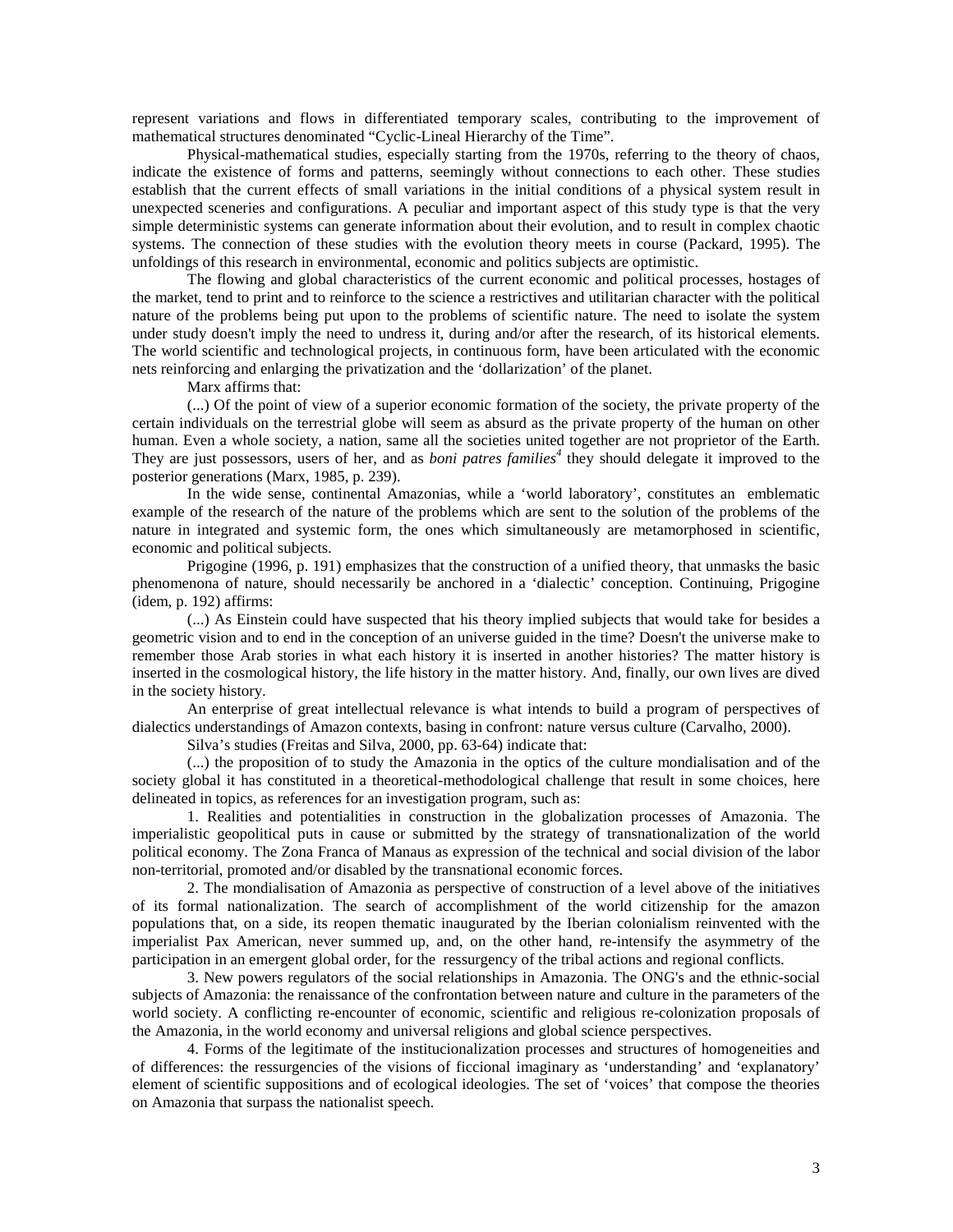5. Nation, Continent and Place: the redefinitions of references of Amazonia conceptions as signs of the constitution of a world order with traverse powers that its restore problems for brazilian Amazonia and the continental Amazonias, as unequal and different configurations from emergent world Amazonia.

6. The world Amazonia represented in the facts of the brief time and in the elaborations of long duration of the historical time that the encounter between the Old and the New World produced: the westernization and the re-westernization of the Amazonia 'versus' the nativization and the re-nativization of its groups and social relationships.

Continuing, Silva affirms:

(...) In the picture of the globalization theories and of mondialisation of the culture, the structural changes in Amazonia can be indicative of the manners and of shades in that the world order has been traverselised on people, states, continents, sovereignties, accomplishing the global-local connection of the world in Amazonia and of Amazonia in the world, and, still, its unmasks the senses of the resettling of this area for the world forces, for a supranational historical configuration that the Amazonia can come to constitute same (Freitas and Silva, 2000).

The interlacing and the confront of the theories with different philosophical conceptions, of the classic to contemporaries authors, puts new conceptual perspectives on the critical reading of the political, economic and scientific subjects, own of the Amazonias.

In intermittent and ondulatory form, the classic processes associated with the mode of capitalist accumulation and its corresponding production and circulation relationships, are disconnected from each other, being coupled not lineally with the new senses and diffuse tendencies of the world political configurations of the Territory-State-Nation. The structures of the economic and political theories, in the whole ideological spectra and Western thought wombs, have been shown to be fragile, without previsible capacity to model and to unmask that new world theoretical and empiric configuration. The crisis is systemic and global, with the local subjects unchaining unexpected political sceneries.

Meanwhile, the economic megaprocesses move forward with the capitalist 'wanting to gobble' all us, the individual, the communities, everyone of the world's people.

### **2. Amazonia and the problems of the nature**

The presentation of the theoretical and empiric foundations, explanatory of the new world order, demands a brief revision of the main scientific subjects, in particular of the nature sciences, that disturbed and instigated the specialists at the start of the 20th century, and that would constitute the guide to what is denominated modern physics and chemistry, with impacts in all the knowledge fields, in particular in the emergent technologies and in the organization and production processes of the capitalist world in that century. Although the subject still raises polemics, what we want is that the reader has more theoretical elements for an including and based understanding on some structural aspects of the current world political-economicscientific picture.

The central subject can be put in the following form: Which is the main historical fact happened on this century? Which is the decisive factor that impelled the process of civilization in course? In our understanding, the full fusion of the political subjects with the economic ones and the scientific ones.

This fusion not only accelerated the emergency of a set of processes, with impacts in all sections, in all aspects, in 'essence' of contemporary life, as well as it molded new dimensions and structures and thought systems.

The emergency of that new Age is based in scientific, technological and marketing axes that constitute the main sustentation of the economic processes, in all the scales, and the material base of the globalization and of a new world order. Anchored in a complex systems of nets, the global interests move, in several space scales, dividing and fusing territories, recreating and presssuring the world market of labor, redefining the nature of the conceptions than it is public and/or private, subverting the places, the regions, os States, the continents, the planet, and all the connections that join and guide the social processes in course (Silva, 1999).

The identification of the theoretical and empiric elements, known of the natural sciences, in particular, of physics and chemistry, that justify and illuminate the insert of these two knowledge fields in that new planetary formatting, it can be put in the following form: what are the fundamental elements of the physical and chemical sciences, at the start of this century, that contributed to the theoretical and empiric sustentation of the configuration exposed?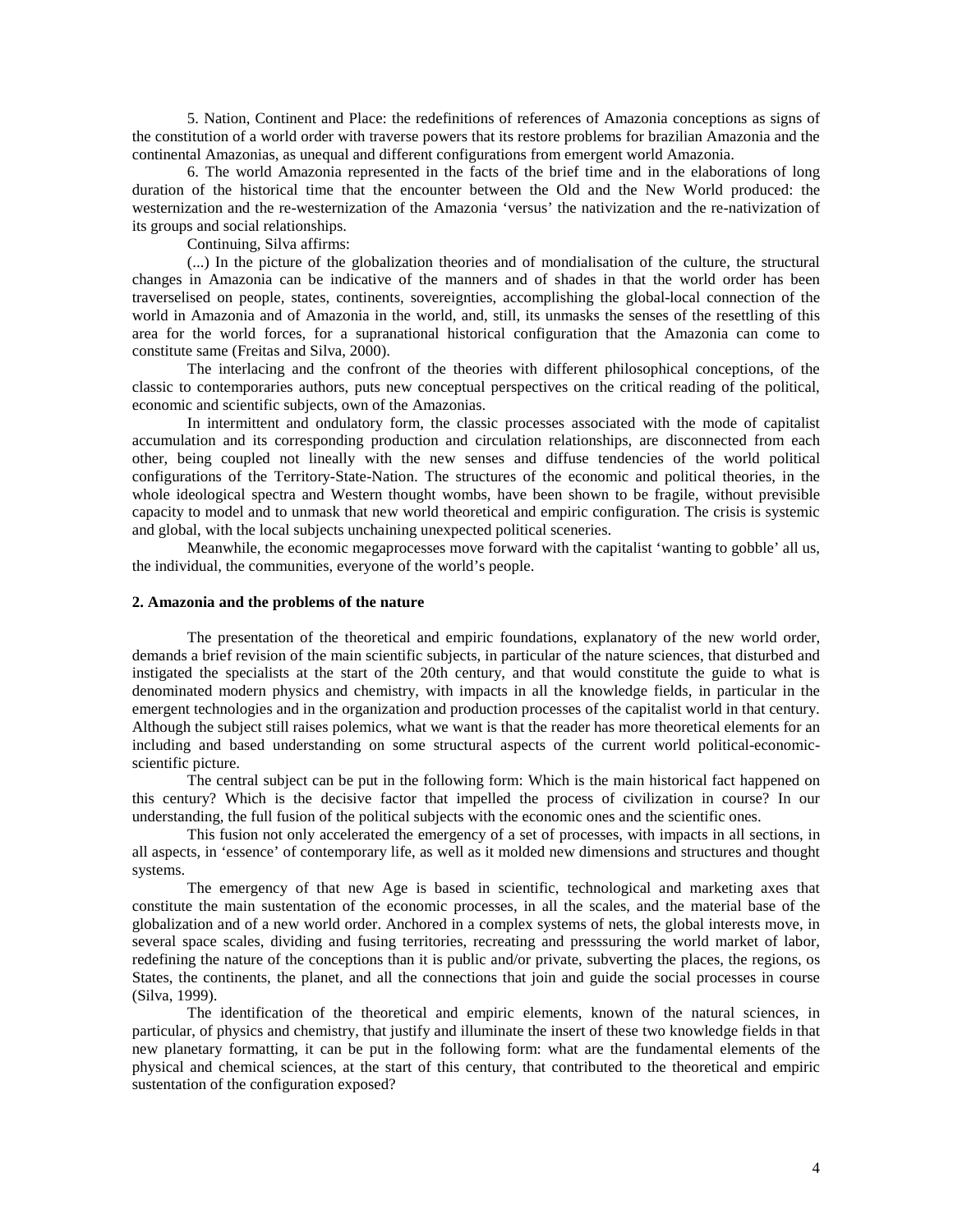Besides the contribution due to the formal and rigorous refinement of mathematics, these elements can be systematized in four axes:

· The unfoldings of the physical mathematics theory built by Planck to unmask the processes related to the phenomena of transport of luminous radiation, that unlike the existing theories until then, it contains a constant mathematical, denominated 'constant of Planck', that doesn't represent a property of the object and yes of nature. This conception collaborated so that, later, Einstein postulated that the electromagnetic radiation is formed by particles without mass and without electric charge, denominated photons. Unlike the theory mechanic's foundations, reference at that time, this conception establishes that the correct reading of the natural phenomena has to be done by scales, that is, a same phenomenon can show in different forms according to the sceneries and the intensities of the constituent elements of the process under analysis. In his studies about radiation, Planck re-introduces, in creative and contusing form, the category 'discontinuity of the matter' while unfolding of mathematical structures designated 'symmetries', rescuing the Platonica's vision, in solid and consistent theoretical bases. The sophisticated atomic model proposed by Rutherford and the joining of part of the results foreseen by Planck's theory with the posterior theory built by Bohr that emphasized the discreet character of the electronic orbits and of other fundamental physical entities for the description of the microscopic properties of matter, it stimulated, at that time, plans of theoretical and empiric studies, more advanced and sophisticated in atomic scale.

· The following steps, not necessarily in order, were built by Heisenberg, Schrödinger, De Broglie, Compton, Born, Gibbs, Dirac, Pauli, Landau, Fermi and others.<sup>5</sup> The first, of the several contributions, established the physical mathematical limits of the classic theories in physics and chemistry, known at that time. By means of the physical relationships denominated 'Relationships of Uncertainties', for him proposals, it was possible to project the real and virtual sceneries, that can be built with the classic concepts, establishing when the physical theories are applied for the processes in atomic scale and when the same ones are applied for the world accessible to our senses. Using the foundations of a non-comutative algebra and representing the physical entities for womb structures, Heisenberg substituted the classic concept of the orbit for that of the 'quantum state', associating it with the experimental, object of the measures, results. In a different formulation from Heisenberg, Schrödinger, using the self-function and self-value representations used by mathematicians and physicists during the 18th and 19th centuries, developed an analytic, physical mathematics, proposition and explanatory theory for the denominated 'electronic waves'. Special interest should be attributed to the contribution of De Broglie, second which: 'in the same form that to the existence of any particle is associated a wave, to every wave it is associated to the existence of a particle'. The other specialists assumed the difficult task of building the solid bases of the knowledge field that later on would become known as quantum mechanics, applied in valid problems at the atomic scale. The introduction of the concept of 'probability' in the descriptive language of quantum mechanics, sophisticated the reading of the current effects of the natural phenomena as these pass to have probabilities of occurrence, and therefore of experimental verification, eliminating definitively the causal character and deterministic nature, at least at the atomic scale. It is also intriguing to see the unfoldings of the researches developed by Compton, that confirmed the dual behavior of matter, that establishes that, matter, in appropriate conditions, can be presented in undulatory or corpuscular form, depending on the scales involving the dynamics of the physical process in subject. Several physical properties of the materials were unmasked. The foundations that guide the interaction of light, electromagnetic radiation, with matter, the conduction of electricity and of heat, the elasticity, the magnetism and other known aspects of the atomic/molecular structure of matter were explained, creating possibilities for technological innovation, in particular, in the electric-electronics industry that would become the main anchor of the globalization processes in course. The semiconductor industry has expanded in exponential scale. Advances in optic lithography have made possible the manufacture of transistorized circuits with greater performance and facilitated the miniaturization of electronic devices. The amplification of the power of the microprocessors has greatly impacted some technological sectors, especially the technologies related to the acquisition, storage, processing and transmission of information. The projection of a promising future for microelectronics has a great impact in the macro worldwide economy.

· Another fundamental contribution is that due to Einstein's theory, in which the speed of the light also represents a property of the nature. And still, that the apparent non-joining of the space and time concepts for all us admitted, is due to very specific and known conditions of space and temporary scales that we are submitted to in our daily lives. In atomic and/or cosmological conditions, the degree of joining can be quantified for these two concepts, that are articulated to each other by means of the speed of light, which constitutes a structure space-temporal, that in the presence of the matter it provokes the curvature of space, demanding the use and the incorporation of a new geometric language, a different Euclidean metric in the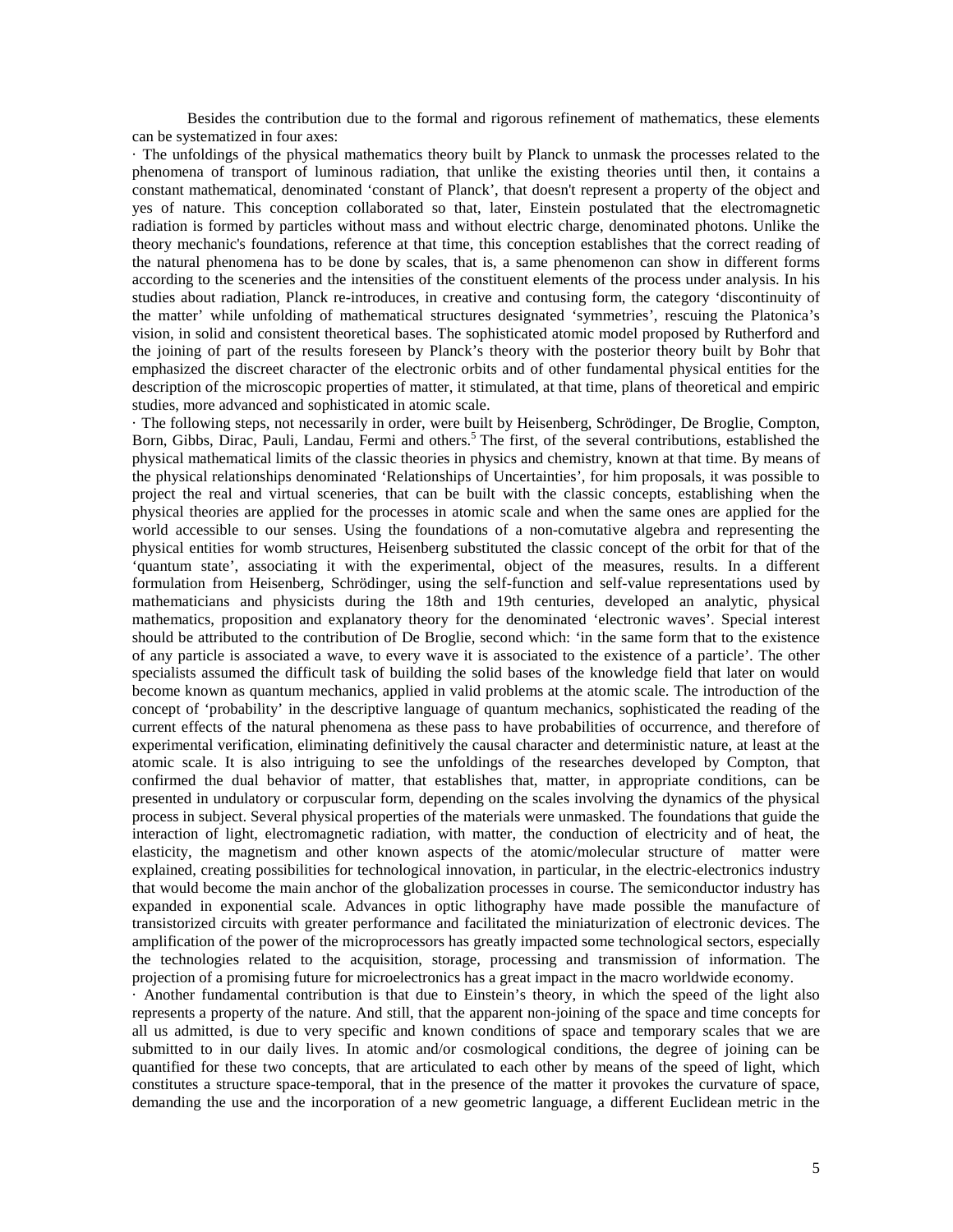physical reading of the fundamental laws of nature. A metric characteristic of the hyper-spaces conceived by Riemann; dynamics and multi-dimensional structures, characterized by norms and space-temporal curvatures. Through the theory of relativity, Einstein also showed that energy can be transformed into matter and vice versa, indicating that the same is the 'fundamental unit of the universe' (Born, 1990; Auger, 1990; Schrödinger, 1990; Heisenberg, 1990).

· Last, we mention a group of contributions, that we highlighted as the greatest conquest of cosmology: the 'Big Bang Theory' or 'Great Explosion', proposed by Aleksandr Alexandrovich Friedmann and Georges Edonard Lemaitre, in the 1920s. It was built and later it was confronted with the observations of the astronomer Edwin Hubble, also in that decade, confirming that the light emitted by galaxies is deviated in direction to the energy spectrum of the red color. This phenomenon, called the 'Doppler Effect', already known by physicists at that time, mentions the change of the frequency of a wave emitted for a source in movement. In the same way, as the sound of a car horn is each time lower the measure that the same is moved away from an observer, the light is each time redder when its emitting source moves away from the person who observes it (Hurwic, 1990, p. 13). That theory foresees that the origin, the beginning of the universe, was through a great explosion, which happened about 15 billion years ago. Ever since the universe has been continuously expanding, in all directions, with its average temperature decreasing continually. In spite of the polemics raised by this theory, it has been strengthening with countless discoveries and astronomical observations. The possibility of the 'whole' to emerge of the 'anything', of the unmasking of dynamics of the creation of universe, close to the singularity, being projected real and virtual sceneries of the whole system starting from a part of the same, are emergent problems and of great significance in the current studies in cosmology (Silk, 1988).

The main theories of physical sciences in the 20th century, quantum mechanics, quantum field theory and general and special relativity are not independent. Despite the restrictive nature of the structure of these theories, their great accuracy and their capacity of prediction, project a promising future for natural sciences. Invented little more than the 100 years, they have as obligatory presence in all the contemporary thought systems.

These presupposed, together with the research on genetic code, after the pioneering work of the discovery of DNA, by Watson and Crick in 1953, constitute the primordial problems that commonly have been denominated as modern physics, chemistry and biology. The article 'The Struture for Deoxyribose Nucleic Acid' that was published by James Dewey Watson (1928-?) and Francis Harry Compton Crick (1916- ?) in volume 171, page 737, of Nature, on 2 April 1953, introduced revolutionary advances in the understanding of the structure and cellular functioning. They identified the core of the cells as the 'residence' of the genetic material (DNA) of living organisms. They characterized this entity [the DNA], as 'guardian' of the responsible information for all our biological features, creating connections between the past, the present and the biological future, known as the 'entity alive', constructing universal possibilities of obtaining safe information and inferences of the whole, from a part of the same. It made possible the theoretical and empirical development of innumerable new arrays and patterns of organizations of "biological life", with the emergency of genetic engineering. This article introduced also new relations and historical senses between politics-science-economy-religion.

In irreversible form, these three knowledge fields were separate, among the old and the new, the past and the future. The consolidation of algebra, differential geometry and of topology in mathematics and biochemistry was basic for the emergency of this new worldwide scientific scene.

Its also changed the actors, the sceneries, the rules, the structures, the senses, the interpretations and the meanings, the conceptions and the systems of thoughts. It enlarged the reaches of the scientific and technological projects: of plane space to curved space; of classic sceneries where prevail the absolute structures space-temporary to the space-temporary metric, the known material content of the universe; of the studies of a chemical element to the recherch of structure and of essence of the periodic table; of the understanding of movement of an object around a center of force to the waves of probability associated with the electronic configurations known for a certain atom or molecule; of the research involving the processes of change of heat in domiciliary ambit to the research that facilitate the 'freezing' and the 'heating' in atomic, planetary and cosmic scales; of works on changes of phase of the substances in alimentary level for speculations and theoretical and empiric introspections concerning the microscopic behavior of matter and on the physical and chemical aspects that guide the process and the energy availability from atomic fusion; of the study of processes of burning of fossil fuel to the understanding of the mechanisms that maintain the stability and the possibility of the division of the atomic nucleus and the corresponding use of the immense liberated energy; of the Age of the lamppost for the generation processes, transport and distribution of electromagnetic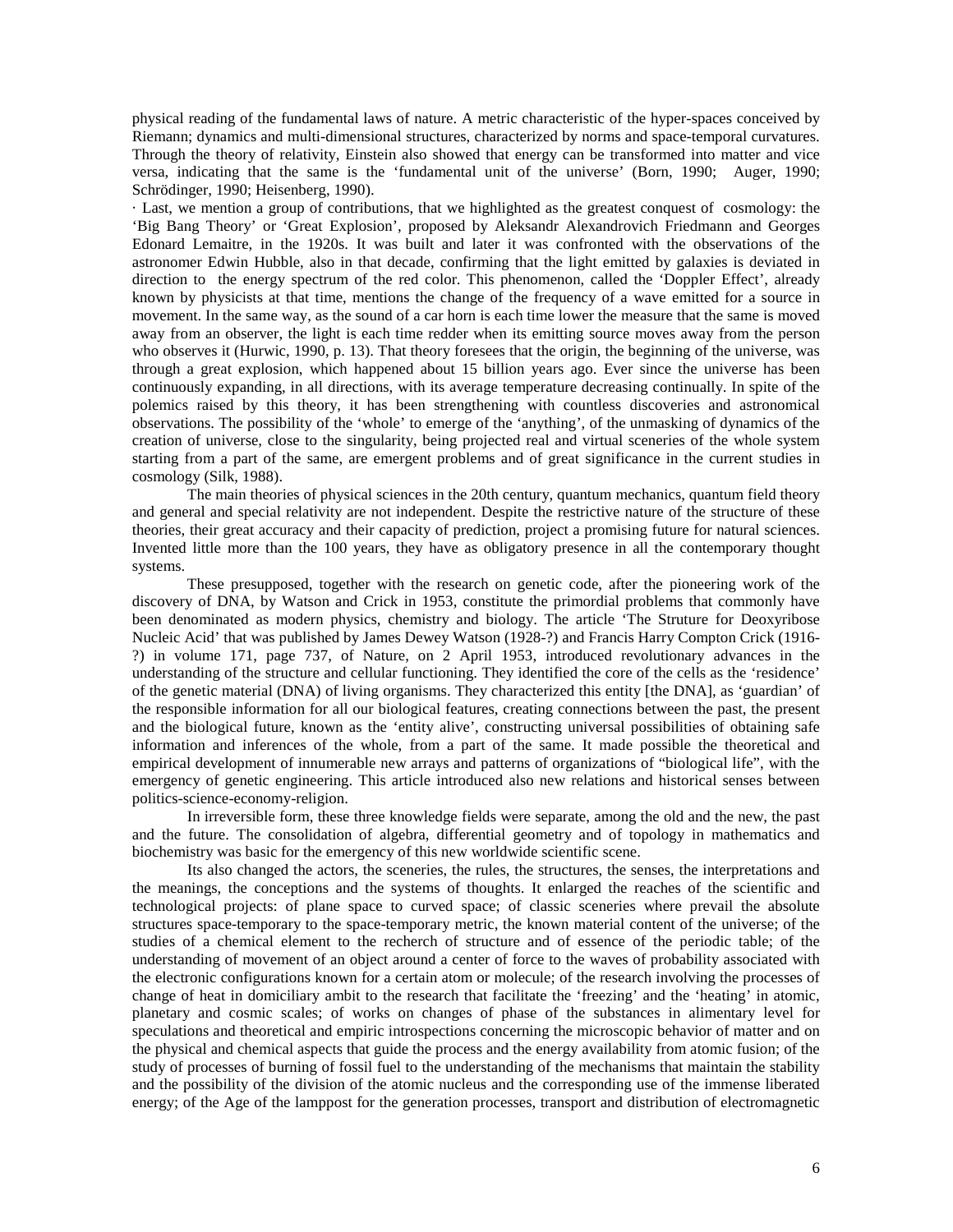energy; of the regional transports of vapors to the intercontinental cruises of transatlantic ones; of the displacements of locomotives to space trips; of the logical processes of mathematics to the sophisticated theories and computational methods; of cathode ray tubes to transistorized circuits; of vinyl disks to laser technology. They intensified the studies on the mosaic of the real and virtual materials, obtained with different atomic combinations and arrangements; sweet and bitter, hard and soft, multicolored and multifaceted, conductors and insulators, semiconductors and superconductors, resistant and disposable, therapeutic and soothing, opaque and transparent products. A new Age was inaugurated for the extensive agriculture, for the physics and the chemistry of new materials, for the personal computer-electronics, for the biological, for the health and the agronomic sciences, for the technologies, in particular for the molecular, civil, electricelectronics, aeronautics and naval engineerings, and for the meteorology sciences.

New demanded were imposed, the sciences of computation were created, and also the food, genetics and forest engineerings, the courses on ecology and environment, and many other professions related with the uses of the soil, of water and of air. Complex communication nets were wrought with the code and the digital recording of the information, impacting the cultural industries and engendering new virtual conceptions.

Very auspiciously the experimental techniques have self-multiplied and self-improved quickly, the 20th century is deeply dependent on the theoretical studies of physical mathematics of nature that molded its technological womb. This shade involves everybody, it involves the individual and collective apparels, the domestic enclosures, the labor and leisure places, the community relationships, the processes of sociabilities, the religions, the political parties, the economic partnerships, and even the conceptions and prevalent mental conformation.

At the same speed that the science was reinvented, the new emergent technologies generated productions on greater scale, with impacts in all sections of human sociability. But the 1940s showed the impossibility of the poor countries having access to point technologies, of political-military use. The project to construct the atomic bomb cost the USA US\$2 billion (in values of that period), an inaccessible budget for most of the countries at that time, especially the peripheral countries. Just to illustrate, in the 1970s, the American government financed two thirds of the budget of the basic research of that country, equivalent to US\$5 billion a year, using a total of 1 million cientists and engineers (Hobsbawm, 1995).

The finance market is revigorated, it is multiplied, it is broken up and it is continually recomposed, acquiring forms and multiple features, it is non-territorial, it is overflown on the places, on the regions, on the countries, on the continents, on the planet, and it gets ready for the sidereal trips. It is flluid, it is introduced as a type of apparent reality, with several intermediary layers, that 'attracts' or 'repels' the consumer, the other, the different, in agreement with the historically conditions created by market.

Everything is plastic, disforme, and it is moved in all the directions interconnected by nets of information, with the audiovisual systems being put upon to the verbal communication, and the ethics codes and the Freud's logical being substituted by the materialistic reason.

The economic processes amplify its production and performance scales, its self-fragment for best to expand, composing new partnerships and reaching new consumers. The essential becomes the exception, and the superfluous is definitively incorporated in the new world structures economic politics. The production manners were sophisticated, excluding, pressuring, rejuvenating and rearticulating themselves with the trade and with the marketing.

The process of capitalist hyper-accumulation is extented welding in the scientific calendars the control about the process of cloning of life and the speculations about the ecological depreciation of the Earth. The techniques of atomic and molecular spectroscopy have been disseminated, have been adapted and have become the substratum of the methodologies of the applied sciences, enlarging the heuristic reach of the different technologies and of the sciences of health. The sociology and the anthropology are fortified with the emergency of new civilization contradictions and with the recreations and the metamorphoses of humanity's old problems. The paradigm of 'Equality, Freedom and Fraternity' is again polemized with new social subjects. The isolated studies and in groups are founded through nets and they are enlarged for thematic research, involving institutes, public and private universities, national and international conglomerate. The reflexive nature of the scientific speculations is completely replaced by science operational, more identified with the propositive and pragmatic character of the market.

The hegemonic religions, 'haunted' by Galileu Galilei's ghost, have curved before the full joining of science with the economy. Strategically also they have been expanded and spread reaching new territories and followers, weaving new alliances and ethnic and ethical commitments, and being adjusted to the new world socio-geographical configurations.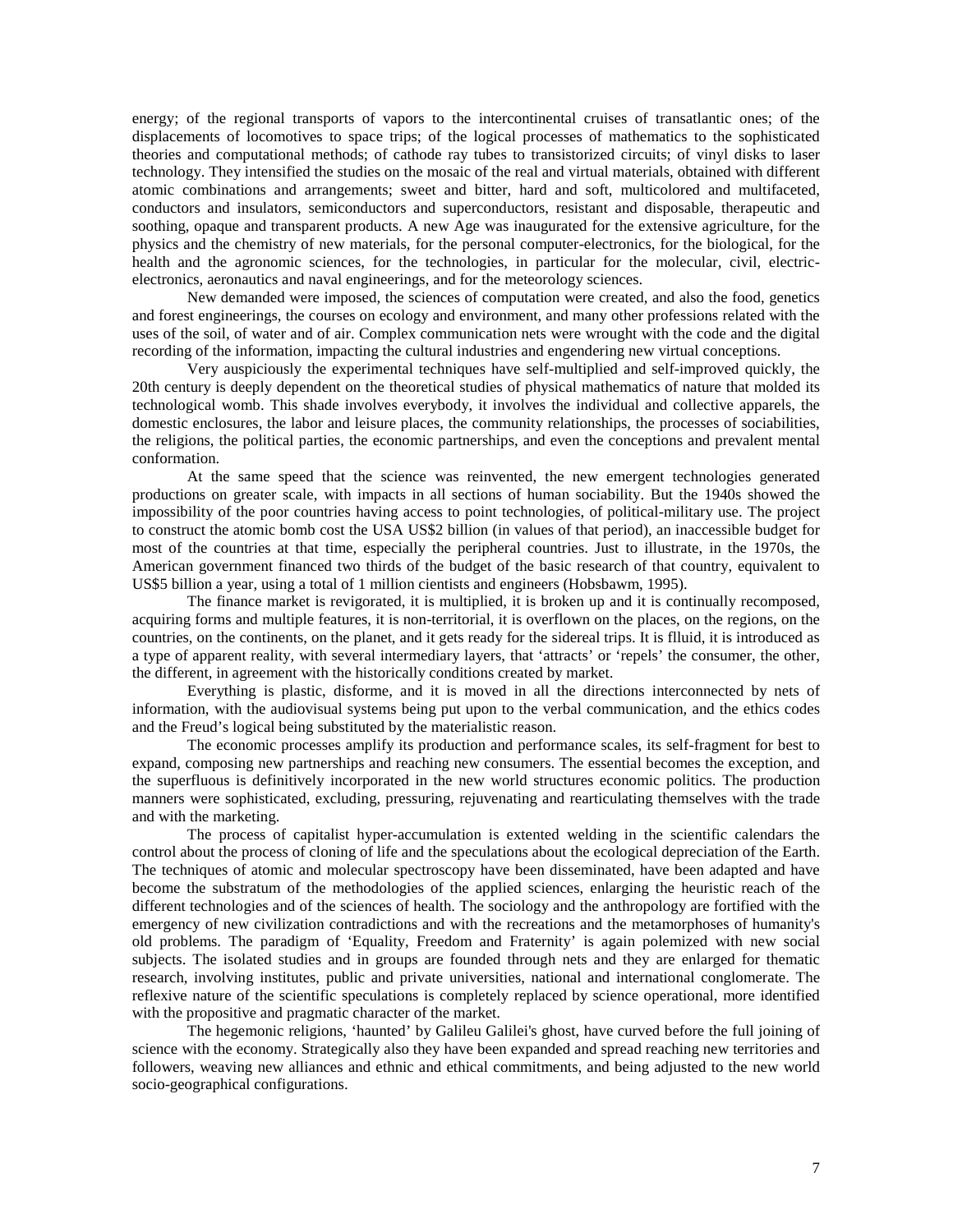The economic nets unchain a new planetary division of the labor market, in particular, of scientific womb, with the environmental subject assuming a world relevance that it transcends, and most of the time, it is put upon to the interests and the national projects in local, regional and national ambit.

It is in that complex context that the Amazonias are reaffirmed as the main environmental ethos of the contemporary world.

#### **4. Amazonia and the World sceneries and Perspective**

But the 20th century was also the scenery of the nationalisms and of imperialisms, of the democracies and of dictatorships, of the socialisms and of nazism, of the liberalism and of fascism, of the social-democracy and of stalinism, of the planetary des-europeanization and americanization, of original hiper-accumulation and of exacerbated social inequality, of the wars and peaces, of the implantation of fundamentalist governments and of the creation of world governments, and, mainly of the planetary politicalization.

And in a certain mode, with its contradictions, the greco-roman culture weaved, in full form, the essence of all the scientific theories that gave historical existence to the 20th century, assuring a 'special status' for the research in the developed countries, and projecting tragic sceneries for the nations that didn't foment its educational processes appropriately. The public financing of the basic research and the universal access to the use of the scientific knowledge and of the new emergent technologies of the national politics, continues to constitute a challenge and a duty of the modern state. The agreements and scientific and technological exchanges and the intensification of the partnerships among the countries are put as indispensable political mechanisms for the extermination of the scientific and technological paralysis of the underdeveloped countries, accelerating the entrance of the same ones to a new degree of civilization.

The fast dissemination and the ease of access to the accumulated scientific knowledge, has impelled and has accelerated the need of technological innovations, demanding the constant intellectual improvement of individuals, of communities and of people. The private economic institution has recreated its own nets of formation of intellectual wombs, fully coupled with its interests. The total controls on the producing apparel and on the processes of transfer of capital turned flexible the salary politics and the specialized worker's purchasing power was enlarged reinforcing the consumption and the private property, in differentiated form and adapted to the places, to the regions and to the nations. As the public deficits of developing countries grow, the economic conglomerate it spreads privatizing the social politics of attendance publics in local, national and world scales. The growing institucionalization of the norms and protection of the intellectual rights, brake but doesn't stop the expropriation of the public scientific knowledge for those private groups; to the opposite, the economic conglomerate impose investigation themes and problems to the scientific calendars and agglutinate world research groups in the solution of its technical problems. The scientific and technological dependence of the underdeveloped countries reinforces that picture, that for its time, it corroborates the crystallization of a growing gap between the knowledge generation and the users of new technologies for its populations. What contributes to the validity of an asymmetric and deformed globalization.

The mondialisation of the hegemonic western culture and of the great capital forged the crystallization of the emergent international division of labor and of the trade, with the new conceptions and the calendars of scientific and technological investigation being definitively incorporated to the accumulation and circulation process of the transnational capital.

The invention and the consolidation of multilateral institutions of the stature of he Organization of the United Nations, ONU, and of the Organization of the Nations for the Education, the Science and the Culture, UNESCO, immediately after World War II, demarcated a new world geopolitical division, reaffirming the Western hegemony and printing the contours of the future political and cultural megasceneries that would exist at the end of the 20th century.

Themes such as safety and peace; culture and education; science and technology; atomic energy and international right; trade and international cooperation, labor and human rights; agriculture and health; economic and social developments; ..., international finances and remote areas (Antarctic, space,..., and the seas) constituted the foundations of the world calendars of those multilateral institutions. Under the mastery of those political forums, it was unchained and maintained an accelerated marketing process and of planetary institucionalization of the global connections of emergent new economic and political order.

Hegemonic institutions, also create in that period, the International Monetary Fund (IMF) and the World Bank, in growing and systemic form, imposed on the occident a fiscal discipline and an economic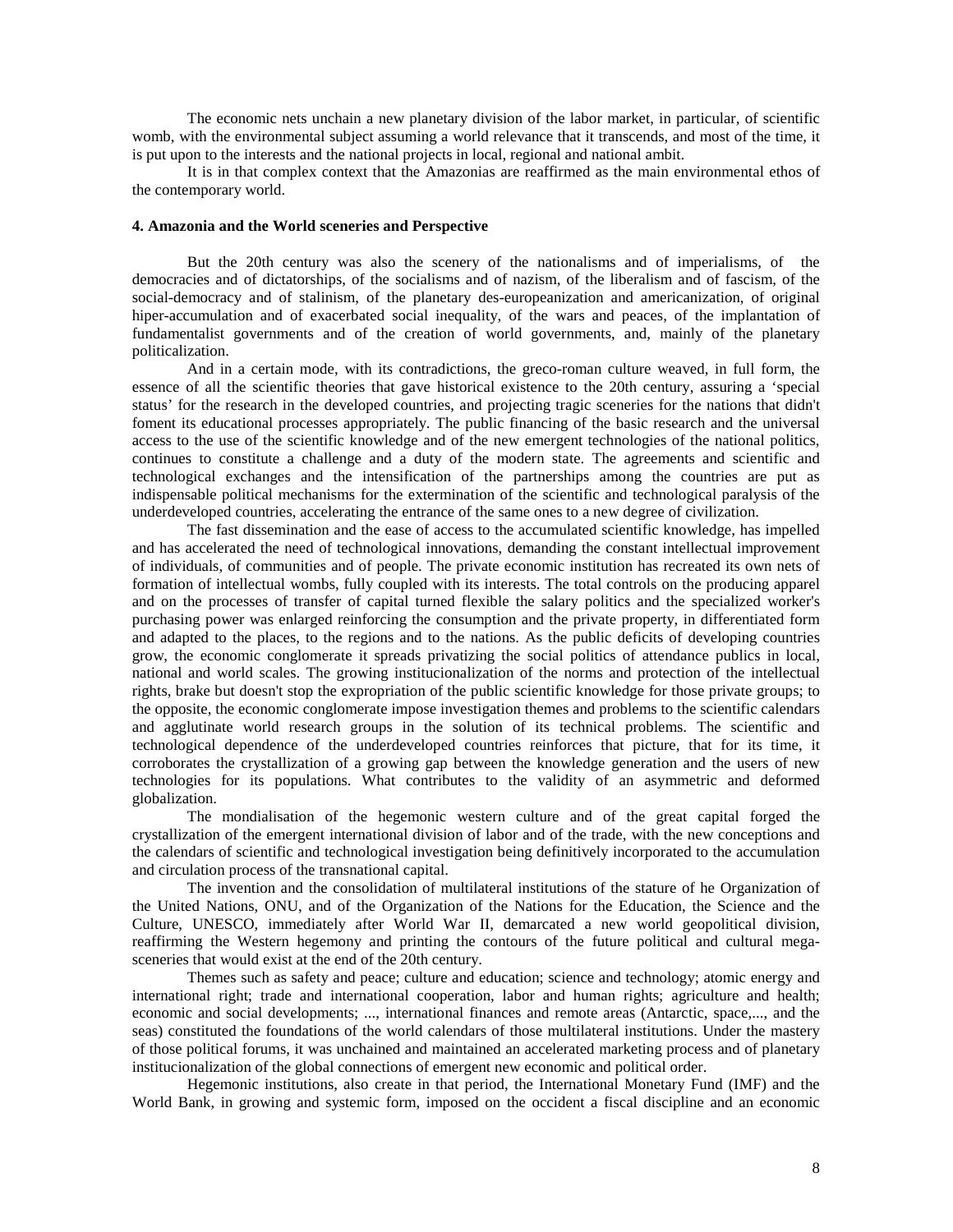formatting based on an accelerated planetary privatization process. Recent studies supported by ONU, show that the world economic integration, seated in this premise and articulated by the new industrial and technological womb based on the use of fossil fuels, impelled the real growth of the world economy from US\$2 trillion in 1965 to US\$28 trillion in 1995. Divided by the population, the world average per capita economic grew from US\$614 in 1965 to US\$4908 in 1995, in spite of those projections to hide the known economic disparities from the places, from the regions, from the countries and also from the continents. Projections for this final century, indicate that the poverty and the social inequality also grow in proportional to the accumulation of the capital; at the moment exist more than 1.3 billion people (more than a fifth of the world population) living at a social level classified as being in poverty, without access to the basic public politics. Around 80% of the poor of the world live at 12 countries: China, India, Brazil, Nigeria, Indonesia, Philippines, Ethiopia, Pakistan, Mexico, Kenya, Peru, and Nepal. If the dynamics of population growth continues in the same current rhythm, it has been estimated that in the year 2015, the number of poor people in the world will reach 1.9 billion (Reed and Rosa, 2001).

Conceived and implanted trends as foundation the exacerbated consumption and the continuous use of the natural resources, the model of industrial and technological development of the hegemonic countries resulted in an environmental degradation that puts at risk the future of life existence on Earth. The rural and urban pollution, the acid rain and the greenhouse effect, the inadequate use of the waters, soils and atmosphere,..., the de-stabilization of the heat, hydrological and biogeochemical atmospheric cycles, are problems with impacts in regional and global ambit and that affect the sociabilities and the economic processes of all the world's people. The growth of poverty worsens this ecological picture, hindering the projection of more approximate and adjusted sceneries to the future realities.

The incorporation of new political conceptions centered on the non-divisibility of the man and of nature and in the valuation of the collective processes still continues being denied for the voracious character of the profit in great scale. In the same form, the construction of energy politics and of alternative development technologies, self-sustainables, has not been done with the necessary speed to stop the picture of degradation of the main world ecosystems.

Estimates indicate that the global use of energy increased by 70% in the last 25 years, and is projected to grow by 50% in the period from 1993 to 2010, with a worsening of several environmental problems, all of them connected to each other, in particular of the greenhouse effect resulting from the emissions of carbon dioxide (Reed and Rosa, 2001). Studies with reference to 1990, indicates that 97% of the CO<sub>2</sub> emitted by the industrialized Western came from the burning of coal, oil and gas to obtain energy, to assist the social needs of 25% of the world population that lives in those nations. In this same period, this same population consumed about 80% of the energy produced on the planet. The sources of emission of  $CO<sub>2</sub>$ due to the burning of fuels are distributed between residential heating and section of services (15%), transport (27%), industrial energy in general (57%) and other (1%). An additional source, whose emissions have been increasing systematically is constituted by the burning and deforestation in tropical regions, in particular in the African continent, in Southeast Asia and in the Amazon basin.

Recent measures show the possibility of the Amazon basin, while tendency, to behave as a sink of  $CO<sub>2</sub>$ , with the above-ground biomass absorbing 0.5 gigatons (500 million tons) of this scalar per year (1.61 x  $10^7$  g/s), from upper atmospheric layers in direction to the above-ground biomass. This result constitutes an unfolding of the carbon budget resulting of measures that indicate a total emission of this scalar from forest, due to the contributions emitted from soil, for the leaves and for the logs and consumed it for the vegetation for photosynthetic effect (Meir et al., 1996; Nobre et al., 1996). The degree of competition between those two processes, emission and absorption for and in the forest canopy, will determine if the Amazon above-ground biomass behaves as sink or source of the dioxide carbon.

The studies about climatic variation accomplished by Hulme (1999) and divulged by World Wildlife Fund (WWF) – non-government organization that acts with the firm purpose of defense of nature – advance that if preventive measures are not made, the current emissions of  $CO<sub>2</sub>$  will grow at 4-320% above the current concentration level, until the year 2100. The current concentration of  $370$  parts of  $CO<sub>2</sub>$  per million parts of air (370 ppmv) should increase to about 550 ppmv in 2100, for a scenery of smaller emission or above 830 ppmv for a scenery of larger emission. The consequences of those projections for humanity's future are still unknown.

The current energy crisis installed in Brazil [year 2000] it tunes in Amazonia with possibilities of worsening of that picture, in world ambit. With the large Brazilian hydroelectric potential, is waited an intense pressure of the transnational conglomerate in the expansion of those services with the construction of new hydroelectrical plants in that region. With the total privatization of the energy section, the current Brazilian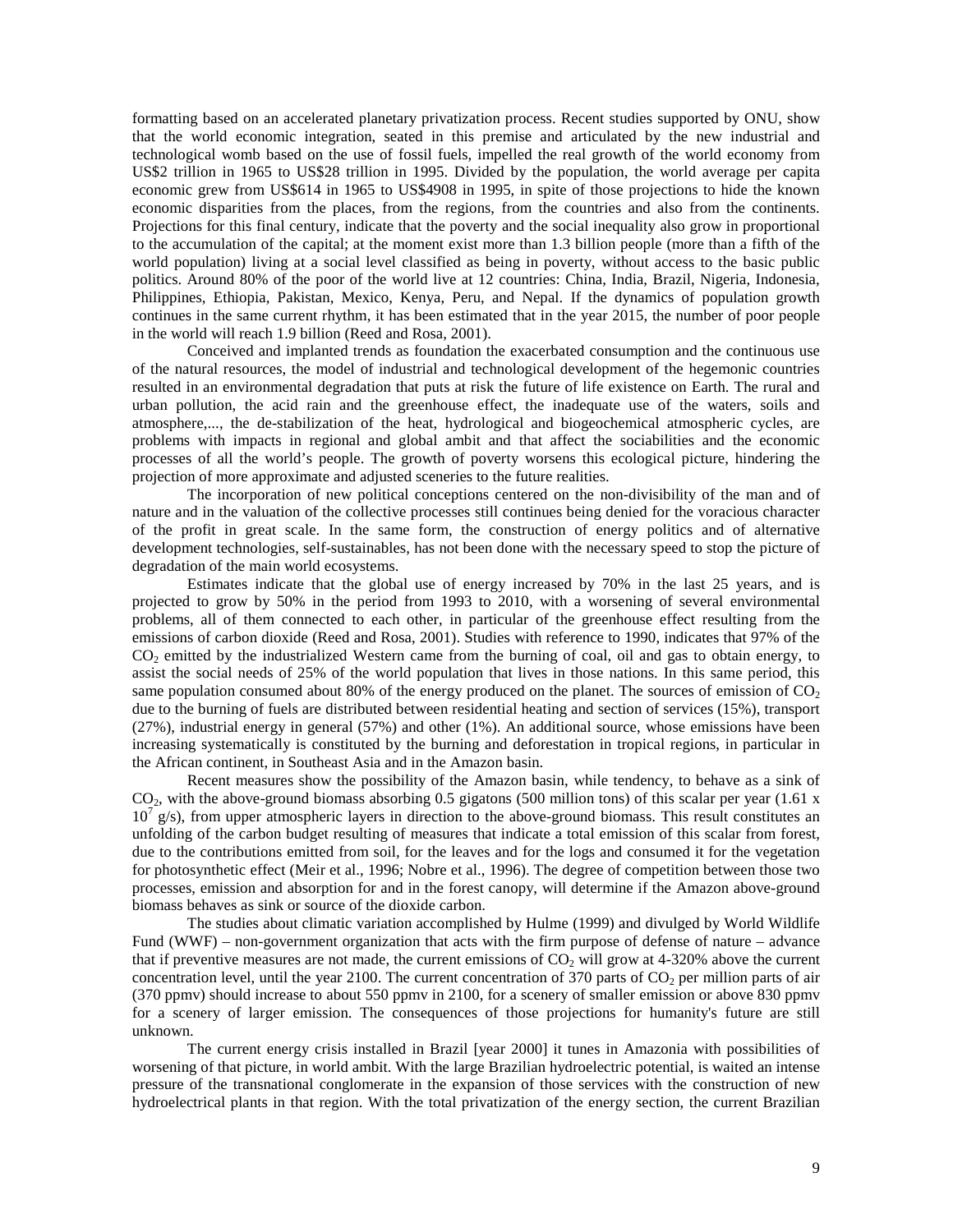government projects that, in the next ten years, the private investments will double the capacity of generation of electric energy in Brazil, from the current 60 million KW to about 120 million KW. The small rates of economic growth, the low consumptions of energy for inhabitant in Brazil, esteemed at about 1600 KWh per capita and the national domain of the generation and distribution technologies of electric energy of large hydroelectric enterprises stimulate the expansion of that section in the near future. Pressure from organized sections of the national and world societies has minimized, but not avoided the construction of large hydroelectrical plants in the Amazon region (Eletronorte, 1998), enterprises that can accelerate the imbalance of the  $CO<sub>2</sub>$  cycle and to unchain several ecological problems on a global scale. The estimates indicate that the Amazon region presents a hydroelectric potential of more than 100 million KW. The construction of large hydroelectric plants in this region inundate extensive areas with vegetal coverings, resulting in the emission of greenhouse gases, especially carbon dioxide, methane and nitrogenated compounds, because of the process of decline of the biomass in the reservoirs of the dams. The participation of hydroelectric energy in the Brazilian energy balance reaches levels larger than 90%, one of the highest in worldwide terms (Eletrobras, 1998, p. 7). The non- diversification of its energy sources can constitute a great impediment for Brazilian economic development, in adjusted and rhythm form. In France, the electricity of hydraulic origin represents 18.5% of the total electric energy consumed in the country (Ministère de l'Équipement, des Transports et du Logement, 2000, p. 9). In a recent declaration in the national press, the president of Eletronorte, Jose Antonio Muniz Lopes, declared that the design of the hydroelectric plant 'Belo Monte' has been concluded. This plant which is forecast to be functioning by 2008, will be constructed in the river Xingú, 50 km from the city of Altamira in the state of Pará, eastern Amazonia, and will generate about 11000 KW constituting the third largest in the world. According to Lopes, the plant will flood an area of 400 km<sup>2</sup> half of which is the proper riverbed; the design of the plant is calculated at US\$3.8 billions and has a forecast operational cost of US\$12 per MW, one of the lowest of the hydroelectric enterprises in the world (Folha online, 2 November 2001).

The mineral and metallurgist pole in Amazonia, especially the aluminum industry, consumes a huge amount of energy. The Albrás, aluminum industry, located in the state of Pará, was responsible for 1.5% of the whole consumption of electric energy of Brazil, at the time with 150 million inhabitants [data of 1996] (Pinto, s.d., p. 150).

Another complex world concern refers to the maintenance and the distribution of drinkable water for regional populations. The projections indicate that two thirds of the world's countries will have problems with its sources of water by the year 2025. The heterogeneous distribution together with the growing demand, and with the fast pollution of sheets of water its have been worsening this picture in several regions of the Earth. It is reckoned that 2.9 billion people in the world don't have access to the appropriate sanitary conditions and 1.4 billion don't consume drinkable water regularly. As added difficulty is that the fast industrialization process has provoked high pollution levels in the waters, in the soils and in the terrestrial atmosphere. The intense use of chemical fertilizers, combined with the burning of fossil fuels and of biomass, and the inadequate handling of soils and of vegetable coverings have been accelerating the emissions of several gases trace, especially of carbon dioxide, methane and nitrogenated compounds, intensifying the greenhouse effect and other physicalchemical processes that contribute to the climatic non-stabilization of the planet (Reed and Rosa, 2001). The existence of about 20% of the world's resources of fresh water in Amazonia, reaffirms its strategic importance in the planetary socio-environmental dynamics.

Projections of the World Bank, esteem that an investment of 5% of the total expenses for the governments of the developed countries would reduce the number of undernourished children from the current 166 million to 94 million in 2020, in global ambit. However, if the current political picture persists, more than 500 million people will not have a safe and continuous access to the basic level of food and 130 million children of preschool age will live in sub-nutrition conditions in several world peripheries, by that same year. This multilateral institution also put the need for the governments of the developing countries to obey the rules of laws, they print transparency to their political actions,..., they eliminate the corruption and they respect and protect the human rights as necessary condition to reach a self-sustainable development. It emphasizes that the national governments are responsible for the failures of the public politics in the developing countries (World Bank, 23 August 2001). However, this same institution omits and doesn't illuminate that the poverty and the terrible social indicators of those countries were also built, in the past and in the present, through economic and political enterprises that articulate the interests of the directing elites of those countries with this multilateral institution and with the great capital. It also omits the political and economic blackmail that this institution [World Bank] and the IMF submits the outlying people to. Based in more complex and realistic methodologies, the critical specialists also question these statistics and they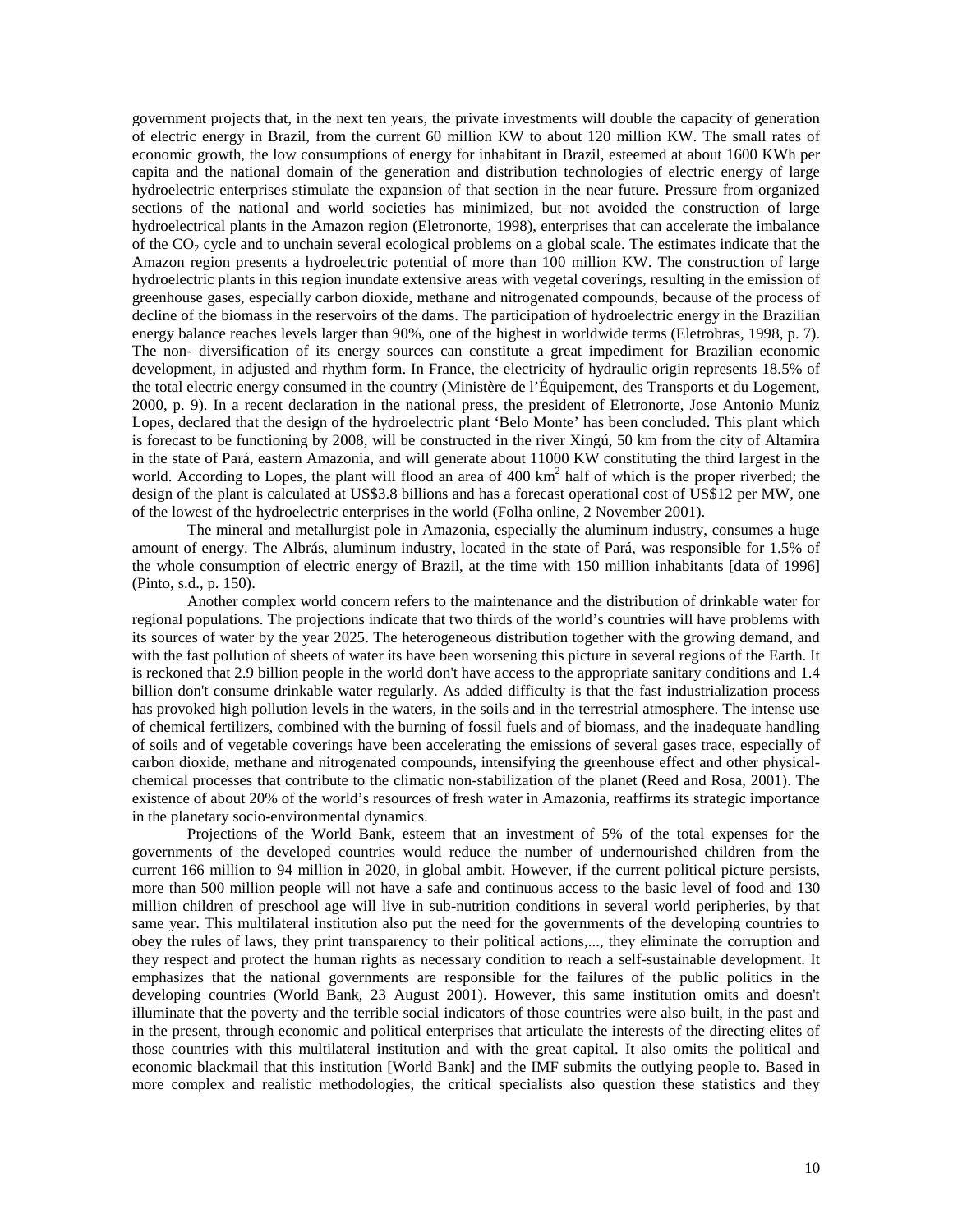project much more dramatic sceneries for humanity's future. And they insist in the need for structural changes in the political and economic conceptions that permeate the current world processes.

The political manipulation, the control of the media, the institutionalized corruption, the spurious agreements,..., the absences of an organized civil society and of democracy in a vast majority of the governments of the underdeveloped countries contribute to the crystallization of that picture. The pressure of organized sections of the world society on the multilateral institutions and the growing discredit of those governments has been inducing the institucionalization in new social control forms, for the multilateral institutions. In the session accomplished on 29 February 1997, the Commission of Statistics of the United Nations approved the adoption of a group of social indicators to compose a minimum base of national data. These indicators will facilitate a better accompaniment of the social programs in national ambits, especially of those programs that have connections with the calendars of the conferences on human settlement (Cairo, 1996), on woman (Beijing, 1995), on social development (Copenhagen, 1995) and on population and development (Cairo, 1994). The group of social indicators understands general data on population and development, distribution of the population for sex, age, color or race, poverty, employment and unemployment, education and life conditions, themes identified by Expert Group on Statistical Implications of Recent Major United Nations Conference as essential in the calendar of the international conferences (ONU, 2001, www.un.org / depts / unsd / social). It has built a net and a world map of the poverty in strategic areas. Regions of India, of Brazil, of Indonesia and of the countries of central Africa are priorities in that socioeconomic sweeping. The environmental subject and the potentiality of the consumption market guide the choices, the degree of importance of the areas focus and the intensity of the programs that will be developed in the same ones.

### Ianni affirms that:

... When it finishes the Cold War, with the breakup of the Soviet block, it is intensified and it is extended the development of the capitalism. The nations that had tried socialist projects are transformed in spaces of the world market, in which the companies, corporations and transnational conglomerate prevail. It meets in course a new cycle of globalization of the capitalism, that reaches more or less drastically so much the Latin America and Caribbean like Asia, Africa and central and eastern Europe (...). This is the historical scenery or, more properly, geohistorical, in which the International Monetary Fund (IMF), the World Bank (BIRD) and the World Organization of the Trade (WOT), as well as the transnational corporations, press the national States to promote political, economic and sociocultural reforms, involving juridical-politics institutions, destined to favor the dynamics of the productive forces and of capitalist relationships of production. That is the context in that the reform of the State becomes the predominant word of order in whole the world... Besides, its are opened the markets, it are facilitated the negotiations and associations of transnational corporations with national companies... Many social conquests of different labor categories and other salary earners already were or are being re-defined, reduced or same eliminated,..., with serious damages for the ones that are forced to sell its manpower to live or to survive (Ianni, 2000, pp. 55-56).

Recent projections of UNESCO show that the literacy process for adults continues moving forward in world ambit; in the last 30 years, according to this institution, literacy grew from 63% in 1970 to 75% in 1990 and to 79% in 1998, and could reach 83% in 2010. The number of adults alphabetized in the world grew by more than 100%, of a value esteemed at 1.5 billion in 1970 for about 3.2 billion in 1998. However, this same institution alert that in spite of this progress, there still exist in 1988, 880 million illiterate adults in the world, two thirds of which are women (64%). It indicates although, maintained the same current political tendencies, this number will reduce to 830 million in 2010, which shows [according to UNESCO] the need for a larger concentration of efforts in the improvement of the quality of the basic education and the elimination of illiteracy. The projections also show that 98% of the illiterate population are in the nondeveloped countries (UNESCO, 2000a). With an added difficulty: in general, the known problems of human poverty are added; constant immigrations, illiteracy, malnutrition, absences of health and of diversion, unemployment, family and community non-structuring, high crime rate,..., affectivity problems and citizenship absence are typical problems of wide portion of those peripheral populations. Historically, the market and the liberal politics of the national governments reproduce and recreate the poverty in scales and speeds that best assists its specific interests.

The World Conference about Science, promoted by UNESCO which took place in Budapeste, Hungary, from 26 June to 1 July 1999, $<sup>6</sup>$  built a declaration on science and the appropriate use of scientific</sup> knowledge in the 21th century. It established a calendar and scientific and technological priorities that the world governments should assure and to stimulate for the mondialisation of the science while agent of social promotion and of better cultural interlacing among the different world people; commitment with the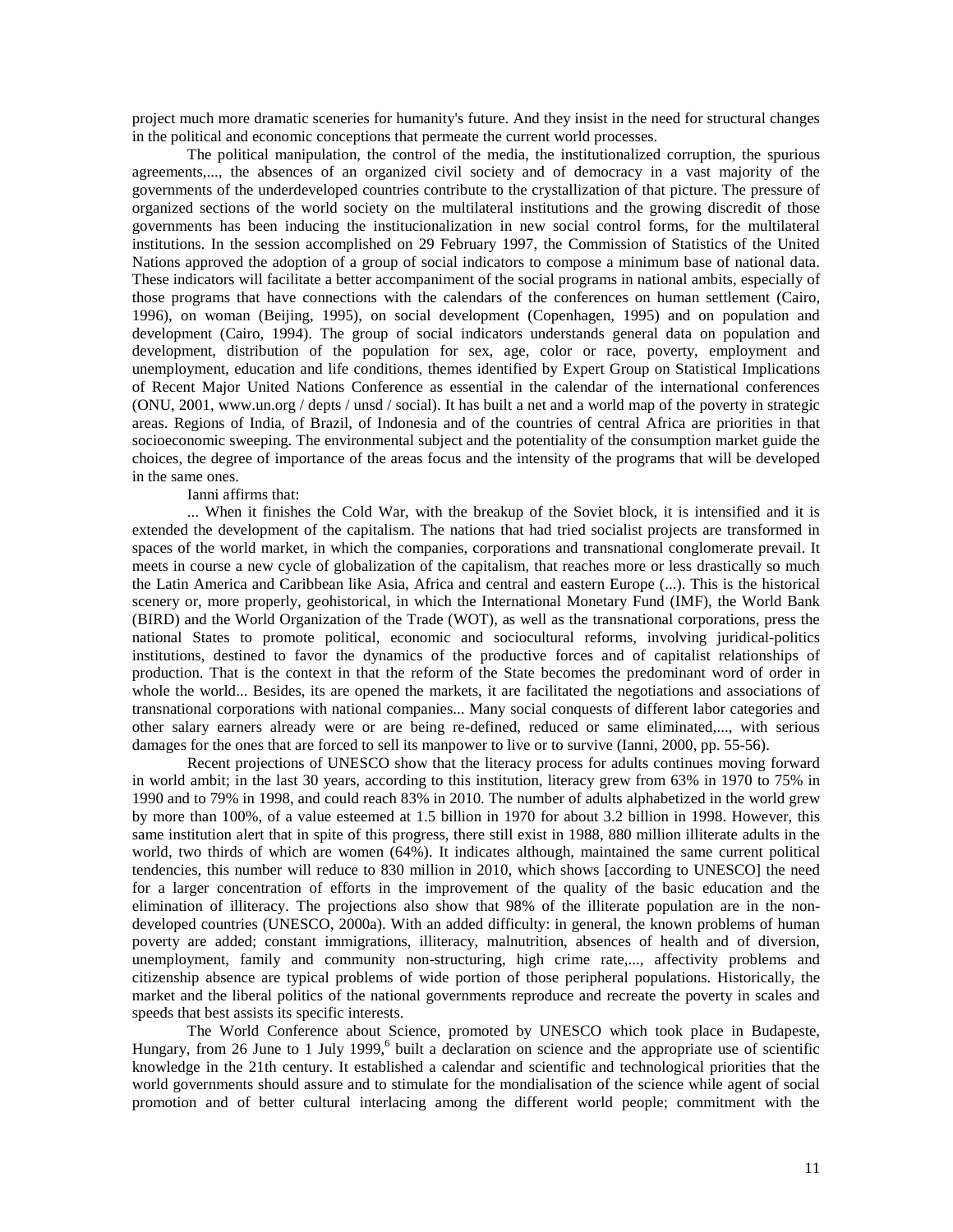ecological equilibrium of the Earth, and with the firm purpose of eliminating the growing social inequalities and the scientific and technological differences between the people and the nations. Themes such as: science and knowledge and progress; science for peace and for development; science in and for society, guided the debates and the resolutions deliberated in this important event (UNESCO, 2000b). However, the intentions and the scientific and ethical commitments, have been speedily and easily transfigured for the economic and political interests in course. The scientific calendars are transfigured and put in a decision level in that the scientific agents' participation, in the limit, has been innocuous and dispensable. It is imposed the need of the world society to intervene more firmly in this process. And to press the economic and political agents for a radical pact for the peace and social promotion among the different people of the world, to build new world autonomous and independent forums that control the appropriate use of science and technology, and structures of world solidarity that stimulate the constant political evaluation of the processes of civilization in course.

The synthesis of the world social indicators in the year 2000 is alarming: 1.3 billion people don't have access the drinkable water; more than 5 million people die annually due to diseases provoked by consumption of inappropriate water; 1 billion people inhabit precarious dwellings; 100 million don't have dwelling; 790 million people starve and they don't have alimentary safety; 2 billion people are anemic with alimentary inadequacy; 35,000 children die daily for alimentary lacks; 880 million don't have access to health services; 2.6 billion don't have basic sanitation and 2 billion don't have access to electricity. The morbidity of this picture intensifies when it is considered that: 1.2 billion people live with less than US\$1 per day; 1 billion people cannot satisfy their basic needs of consumption; more than 850 million are illiterate; 27% of school age children don't go to school; 260 million don't have access to the primary education; 145 million people live outside of their countries; 900 million have precarious employed; 150 million unemployed and 250 million children in school age are working.<sup>7</sup> The concern with these projections has been enlarged the measure that we have verified the constant permeability and permittivity of the ONU to the mediations and manipulations of the economic forces and the interests of the worldwide market. More efficient and critical studies, certainly, will evidence a more dramatical social scene.

This is a picture that is being forged and crystallized by the globalization of economic processes led by the economic conglomerate and for the political hegemony of the developed countries of Western world, especially the USA. On a world scale, 86% of the total private consumption is reserved for 20% of the human population (UNESCO, 2000b, p. 18). The paradigms of science while agent of social promotion among the different people; of the economy while mechanism of integrated physical and human development and ally to the world aspirations of prosperity and dignity, and of the politics while process of construction of a freer, solidary, fraternal and human world, are definitively put in check. The temporal non-connection among the scientific, economic and political processes and the organized society, constitutes a barrier for the construction of an immediate solution. The speed with that the economic conglomerate, allies with the technologies of information and of communication, are articulated to each other and with strategic sections of the media and of the economic and political establishment, consolidating positions and global alliances, and subverting individuals, people's groups, associations, unions, political parties, governments, States and blocks of countries, it hinders, it disperses and it brakes a chain reaction of the world societies. The world was never so interlaced in its socioeconomic dynamics and, simultaneously, 'broken into compartments' in its civilization humanism.

The need for the construction of a theoretical and empiric substratum civilization, more consistent and including that it redirects, mold and modulate the foundations of the processes of economic globalization and of mondialisation of the culture, facilitating the emergency and the hegemony of philosophical conceptions commitment with the civilization and racial diversities, with the differences and the social inequalities. In this context, the construction and the planning of new education politics, at all levels, acquire a special meaning. The tendencies of the current national and world educational systems that have as presupposed the principles of 'competitiveness' and of the 'financial imperative', need to be reverted in prol of a tendency anchored in the 'justness'.

Carnoy (1999, pp. 41-51) classifies the education reforms, in the context of the mondialisation of the culture, in the following form: 1) the form with references in the competitiveness that has as paradigm, the evolution of the demand of qualification in function of the necessities of the national and international labor market and of the innovations of organization of production of school results and the professional competence. This reform has as central axis, the decentralization, the educative norms..., the national management of the educative medium. 2) The reform with reference to the financial imperatives than are based on the reduction of the volume of public deficit and on the transference of the control of national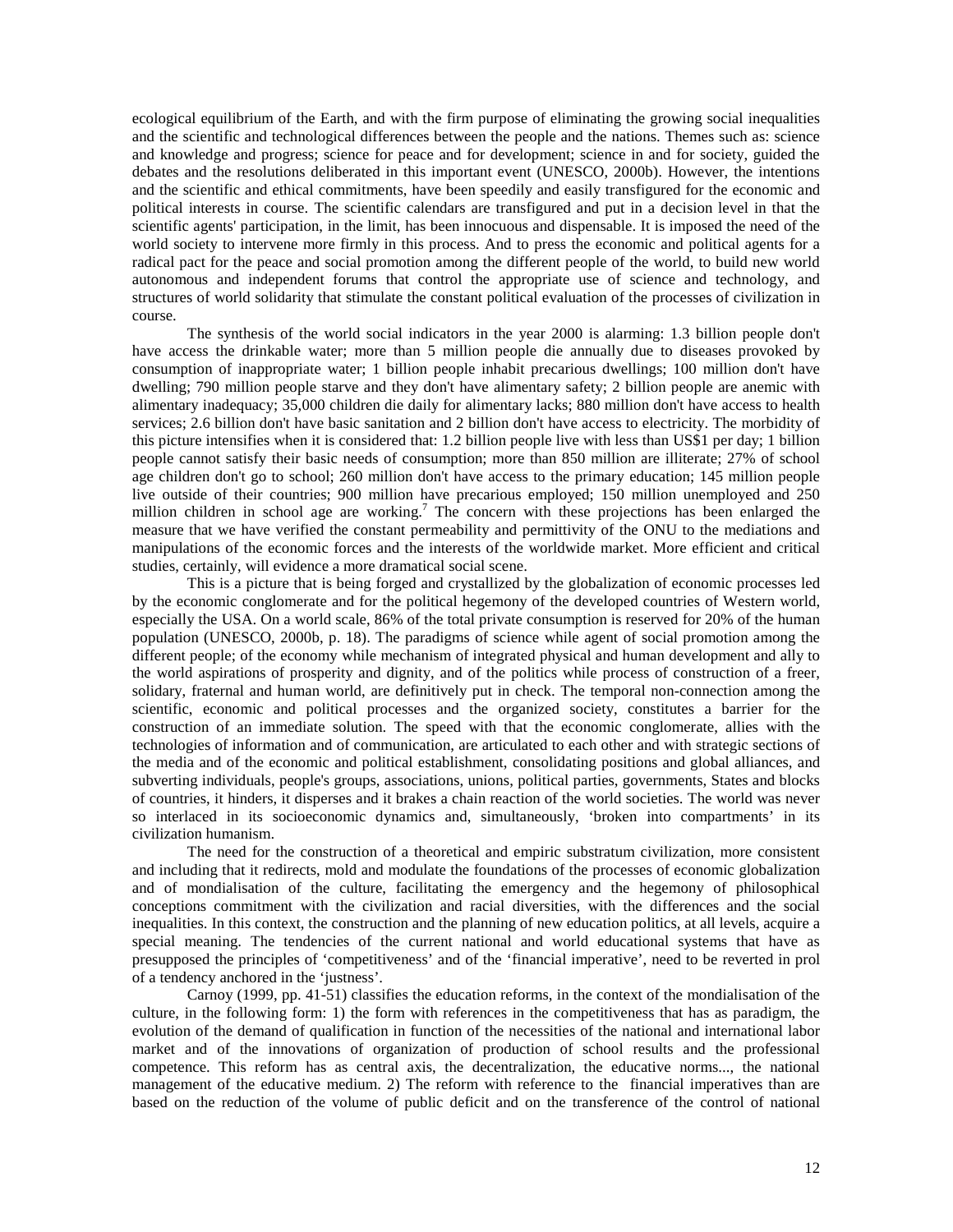sources of the State to the private sector, including the investments in education. This reform is a guide by a private component fort and of reduction of the public charges of education, and finally; 3) the reform that have as reference the justness, which is anchored in the presupposition of equality and an education of quality. This tendency reserves special attention to women..., to the minorities and strengthens the educational programs special.

For us justness is a notion that embrace individuals, communities, peoples and nations; notion that is interlaced with the social diversities and the right of self-determination and that potentially the economic and politicians instruments, proper and necessary for each model of development.

Education and public teaching, of quality and gratuitous, at all the levels, should be assumed as a collective conquest and a universal right, and for this reason it cannot be submitted to the regulation of the market. The budgets for the public financing of education need to be enlarged immediately, in differentiated form and establishing new world forums that press and fasten goals so that the countries, especially the peripheral, strengthen their education systems in compatible scale with its needs and with its educational deficits. The agreements, exchanges and diplomatic calendars between the developed and peripheral countries need to be recreated and revitalized with the establishment of new contours and delimitations of the world public debt, guaranteeing more financial resources for combating poverty and world illiteracy. And considering the consensual thesis that it attributes to the agents of the globalization processes in course the coresponsibility for the worsening world eco-sociocultural indicators, it is put as priority the creation of specific global audits on the financial capital that anchors and permeates these processes. With the establishment of taxes and specific rates that facilitate a continuous flow of investments in projects in areas with more precarious social indicators. The sophistication of the current accounting methods already makes possible the implementation of those 'global taxes' coupled to the world nets and in real time. Although of topical nature, this proposal would facilitate, in the limit, the construction of reverse tendencies to the current picture of world poverty, contributing to a more fraternal and equal dialogue among the different people of the world.

The world sceneries that are projected for the future, definitively, contaminated by the menace of 'bioterrorist' and by the political and religious intolerance, amplify the difficulties of the current diplomatic and multilateral forums to mediate, with the necessary speed, a systemic solution, durable and stable for this crisis of the humanity. The need for societies and for different people to conceive new forms and mechanisms of world organizations, new social contract, has become indispensable in the contemporary world.

#### **4. Amazonia: contours and delimitations**

The importance and the destiny of Amazonia in that world macro-scenery are still a little diffuse, but it has been verified that its growing transnationalization already permeates the megaeconomic and ecological processes in course.

In spite of the great problems that the scientific and technological processes provoked in the environment, in the contemporary world, the world citizen has been mobilized, he has been articulated, he has self-organized and he begins to influence the global political conceptions in course. And new methodological and ontolological structures have been projected for the construction of sceneries more committed with the humanity, with the uses and the preservation of the environment, in particular, with the Amazon ecosystems and with its regional populations.

The current tendencies show an intense and growing involvement of non-government organizations with the environmental subjects in Amazonia. Education and environmental monitoring, development of new technologies and technical and social attendance to the rural populations, conservation and administration of natural resources, environmental fiscalization and mobilization of public opinion,..., ecotourism and ecological research are themes that, necessarily, compose the calendar of these world institutions.

The world has been projected in the place at the same time that the Amazon regional historical constructions are overflown for on everywhere and continents capturing growing world solidarities. The modernity discovers that the 'Amazon world' constitutes an important knot in the global dynamics of genetic storage.

The inventory on the world biodiversity has already identified about 1.75 million species on the Earth, of the which 4500 are animals; 10,000 are birds; 1500 are amphibians and reptiles; 22,000 are fish; 270,000 are plants; 70,000 are fungi; 5000 are viruses; 4000 are bacteria; 400,000 are spineless species, not including insects; 960,000 are insects, of which, about 600,000 of them are beetles (Dallmeier, 2000, pp. 454- 455). Specialists speculate that these projections represent less than 10% of the actual number of species on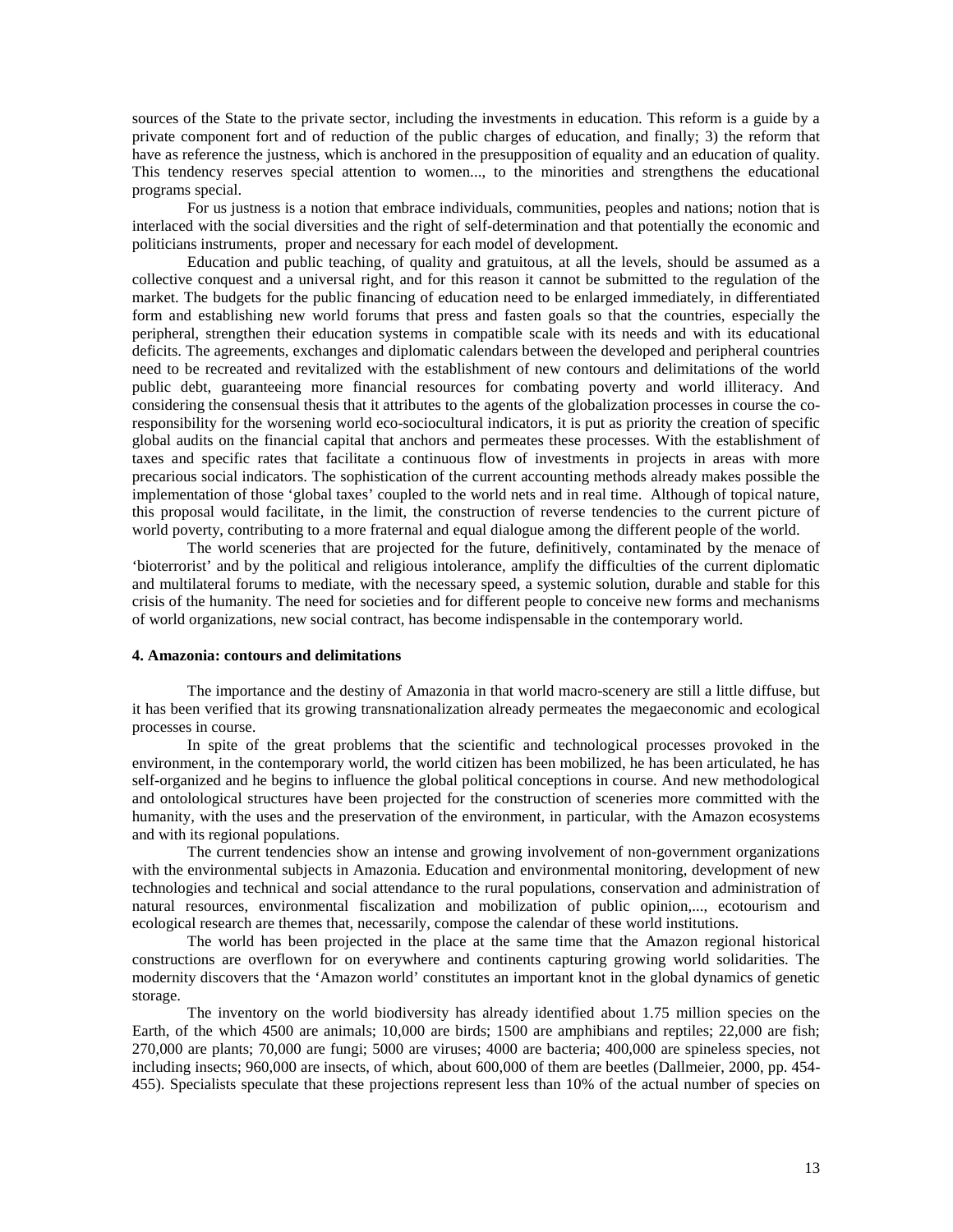the planet, most in the oceans and in the tropical areas, with more than 50% of them residing in pan-American Amazonia, in central Africa, in Southeast Asia and in areas of Australia.

Amazonia is crossed by the Amazonas river that drains more than  $7$  million of  $km<sup>2</sup>$  of lands, and has na average annual outflow of approximately 176,000m<sup>3</sup>/s, which makes it the largest river by volume of water on the Earth, overcoming the Congo river in Africa (the second in volume of water) by about four times, and the Mississipi river some 10 times. At that time of low waters, the river Amazonas drives for the sea, about  $100,000\,\text{m}^3/\text{s}$ ; at that time of the floods, more than  $300,000\,\text{m}^3/\text{s}$  (Sioli, 1991). The Amazon basin constitutes an inhabited area with one of the highest indexes of rainfall on the planet, with a total medium of the order of 2200 mm/year. This represents a total volume of water in liquid form of the order of  $12x10^{12}$ m<sup>3</sup> that this area receives every year, resulting in the world's largest rainforest (Salati et al., 1983).

The Amazon basin, the Congo basin, and the area around Borneo, are typically tropical, healthy extremely important and efficient in the absorption of solar energy and in the planetary re-distribution of this heat through the terrestrial atmosphere (Crutzen and Andreae,1990). Recent studies project that the process of humidity conversion in rain in the Amazon atmosphere liberates a large amount of equivalent heat of about 400 million MW, that corresponds to the explosion of about 5,580,000 nuclear bombs per day (Bautista Vidal, 1990), similar to those that the North Americans dropped in the city of Nagasaki, in World War II, on 9 August 1945, causing the death of 45,000 people.

Special prominence is attributed to the participation of Amazonia in the indispensable basic processes for the chemical stability of the terrestrial atmosphere on a global scale. Specialists speculate that it contributes, in regional and planetary levels, to the budgets of carbon dioxide  $(CO<sub>2</sub>)$ , main 'greenhouse gas', of nitric oxide (NO) and of dioxide of nitrogen  $(NO<sub>2</sub>)$ , main responsible agents for the degree of oxidation of the atmosphere, and of nitrous oxide  $(N_2O)$ , gas, approximately, 200 times more greenhouse than  $CO_2$ . The studies also confirm that annually about  $3.5-4$  gigatons (billion tons) of  $CO<sub>2</sub>$  due to the agents of human and natural character are stored in the atmosphere (Leggett, 1992). A lot of controversies still exist on the global emission of CO<sub>2</sub>. The Intergovernmental Panel on Climate Change (IPCC) projects that in 1990 about 7.4 billion tons of carbon dioxide were emitted into the terrestrial atmosphere. The Amazon ecosystems behave as 'gigantic vacuum cleaners of air', participating in that dynamics, with an absorption, for photosynthetic effect, of order of 0.25-0.5 gigatons (250-500 million tons) of this gas per year (Nobre et al., 1996), corresponding to the annual absorption of up to a ton per hectare of the 500,000,000 hectares of those ecosystems. Estimates accomplished by Salati (idem, 1983), based on the existence of an average amount of 320 tons of carbon per hectare, verified that the Amazon ecosystems stored about 192 billion tons of carbon, 27% of the total carbon existent in the terrestrial atmosphere. Specialists also project that about 15-20% of the amount of nitrogenated compounds, especially NO,  $NO<sub>2</sub>$  and  $N<sub>2</sub>O$ , that circulate in the atmosphere, on a global scale, are emitted by the Amazon ecosystems (Keller et al., 1988). The degree of importance of the first two nitrogenated gases in the chemical stability of the atmosphere, and of the last in the climatic stability on planetary scale are complex problems and still the subject of scientific speculations.

The research also indicate that the Amazon forest produces annually, 7.5 tons of biomass per hectare that highlights, due to its great extent, one of the largest world sources of renewable biomass. Exploratory research also signals that the extraction of petroleum, the chemical-pharmaceutical industry, agriculture and extractivism, agriculture-forest and fishing industry, the exploration of the mineral and metallurgics resources with a re-planning appropriate, the eco-tourism, the alimentary industry, the creation of environmental commodities, the use of alternative energy sources,..., the biotechnical industry and the payment of the rights of intellectual property to the traditional populations and the indigenous people from Amazonia, in the medium term, can result in an economic projection of that area, larger than US\$ 3 trillion per year, more than six times the current Brazilian GDP (reference of 2000).

Official registrations mark a deforestation of 15% (75 million hectares) of the total area of the Amazon, in the period 1970-1990, a larger area than the territory of France. The deforestation, the burning and the uses of the soils in the tropical areas are problems with impacts in global ambit.

The recent proposal of territorial re-division of Amazonia involving an area with vegetable covering of more than 100 million hectares - 70 million in the state of Amazonas and more than 30 million hectares in the state of Pará - and the creation, simultaneously, for the Brazilian government of five great macro-areas of ecological preservation in Amazonia, defined in an area of about 40 million hectares, only in the state of Amazonas, are recent problems and also of world interest.

Rangel (2001) argues that:

If approved the creation of the three territories in Amazonas state, 641 indigenous communities will leave the map of the state, and 445 will be in Rio Negro territory, 157 in Alto Solimões territory and 39 in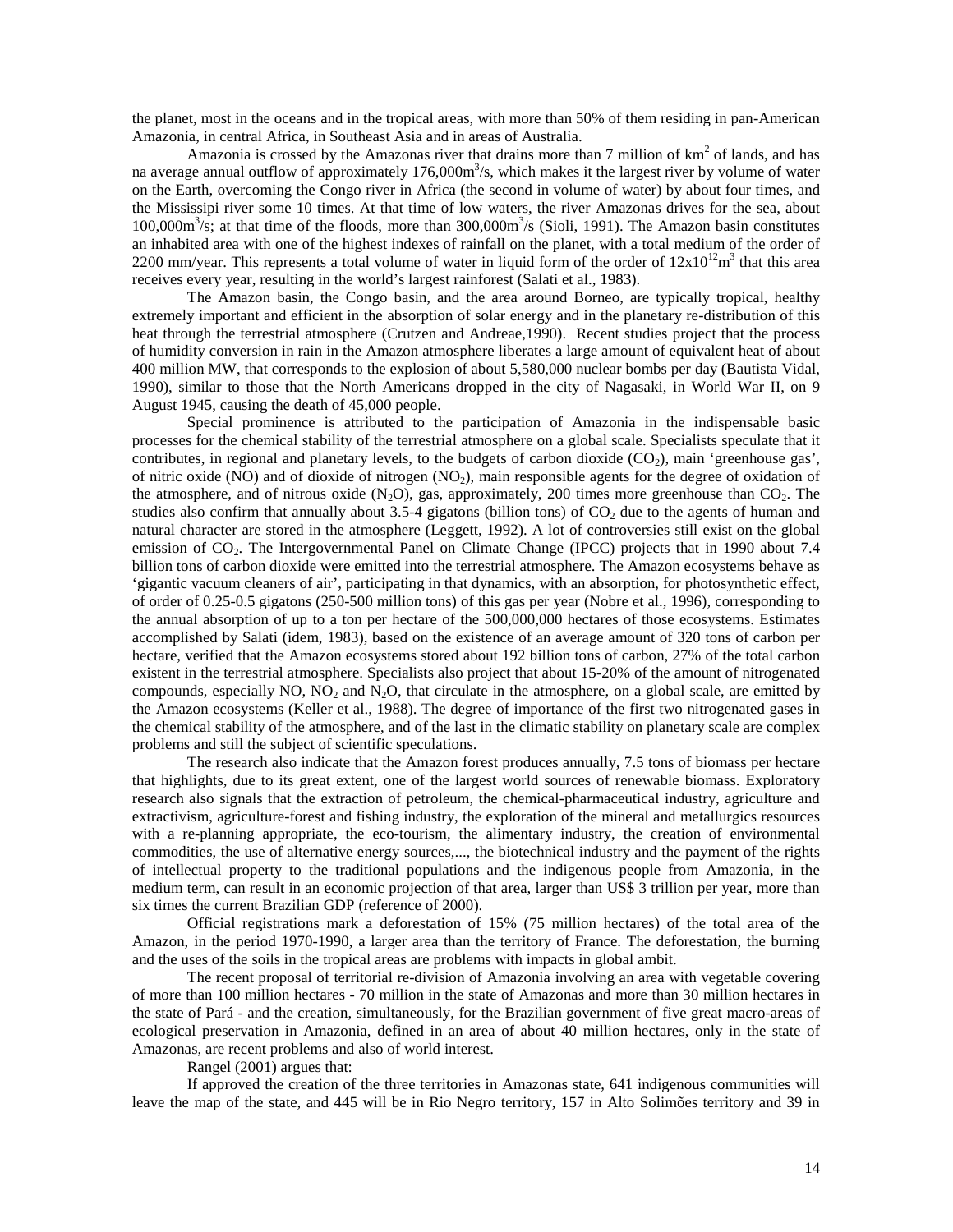Juruá territory. The total of the indigenous areas reached by a probable division is of 29,588,979 hectares, with a population of 63.081 inhabitants.

Continuing Rangel (idem) affirms that: '... of the 215 peoples from Brazil, 62 are in Amazonas state, where 90 of the 345 thousand of the indians of the country also live...'.

And with an added difficulty, the privatization of a great part of the 500 million hectares of the ecosystems of the Brazilian Amazonia, the illegal ownership of extensive territorial strips in Amazonia reaches estimates now in the order of 100 million hectares, 55 million being in the state of Amazonas, conform thoroughly disclosed in the Brazilian press.

The economic potentiality of the Amazon region grows as its importance for the planetary environmental balance has been reaffirmed and that the politics of Brazilian development enter in collapse, creating new dominance and of colonialism forms in the region by scientific, politics and managerial leaderships.

The 'nature x culture' confrontation mediated by the projections and reverberations of the world problems in Amazonia, is put as one of the main contemporary political subjects. The constant tension of the 'region-nation-world' is a fact that has became common sense in Amazonia.

The transport of the physical, chemical and biological agents, indispensable in the process of mechanical, thermodynamics and chemistry stabilization of the terrestrial atmosphere and of world climatic changes, constitutes one of the connections of articulation of Amazonia with the scientific, economic and political processes on a global scale.

The sciences of nature are revitalized while the field of scientific knowledge; as in the remote past, the skies, in particular the terrestrial atmosphere, becomes the largest and more important 'laboratory' of the 21th century. Definitively, the environmental subject, also becomes mediated by the meteorological processes, in local, continental and world ambit.

The scientific research on the Amazonia must consider the dimensions of the complexity presented in this article.

### **Notes**

(**1**) René Descartes (1596-1650), one of the founders of modern philosophy, is considered one of the main representatives of the rationalism and precussor of analytical geometry. Amongst diverse contributions, is detached the "Discurso do Método". Pitágoras (about 580-497 AD), eminent figure, around 540 a.C was established in Great Greece, south of Italy, where he created an order, whose doctrines were transmitted verbally, with great influence on the Greek philosophy at that time and on the following thinkers. Galileu Galilei (1564-1642), one of the founders of modern astronomy and classic mechanics, had an excellent paper on the establishment and the mondialisation of the scientific method. Together with Kepler and Newton he had constructed the foundations and the contours of classic mechanics and astronomy, with great impact at that time and in the later civilization processes. Claúdio Ptolomeu (about II BC), from Alexandria, proposed an astronomical model that was based on the platonic conception to explain the dynamics of the universe in terms of circles and spheres, and uniform movements, with the Earth at its center. This geocentric cosmology lasted during 14 centuries. Immanuel Kant (1724-1804), influential German philosopher, constructed a work that is basic for the understanding of the modern theory of the knowledge and the modern social theory (Bottomore, 1997, p. 205). Isaac Newton (1642-1727), English physicist, constructed the main and fuller work in physics already published, constituted of a systematization, simultaneous to the creation of one sophisticated theory concerning the studies of the mechanics and astronomy to the time. Also he invented integral and differential calculus and the theory of the corpuscular nature of light. Santo Tomás de Aquino (1225-1274), prominent theologian of the medieval period, through his teachings contained in his workmanship Suma Teológica, exerted great influence on the model of Christian thought, present in the following centuries, and that it permeated important philosophical and scientific theories to the later medieval period. Charles Robert Darwin (1809-1882), English naturalist, author of the Origem das Espécies, constructed a theory of the evolution of the species in terms of selection, hereditary and variation that resulted in great impact in all the knowledge areas, to the time. Karl Heinrich Marx (1818-1883), social scientist and historian, was one of the occidental thinkers with greater influence in the history of humanity. The set of his works constitutes one sophisticated and innovative economic and politics conception that still challenges the main thinkers of the contemporary world. Albert Einstein (1879-1955), German physicist, responsible for the establishment of the theory of relativity, and with diverse important contributions in thermodynamics and in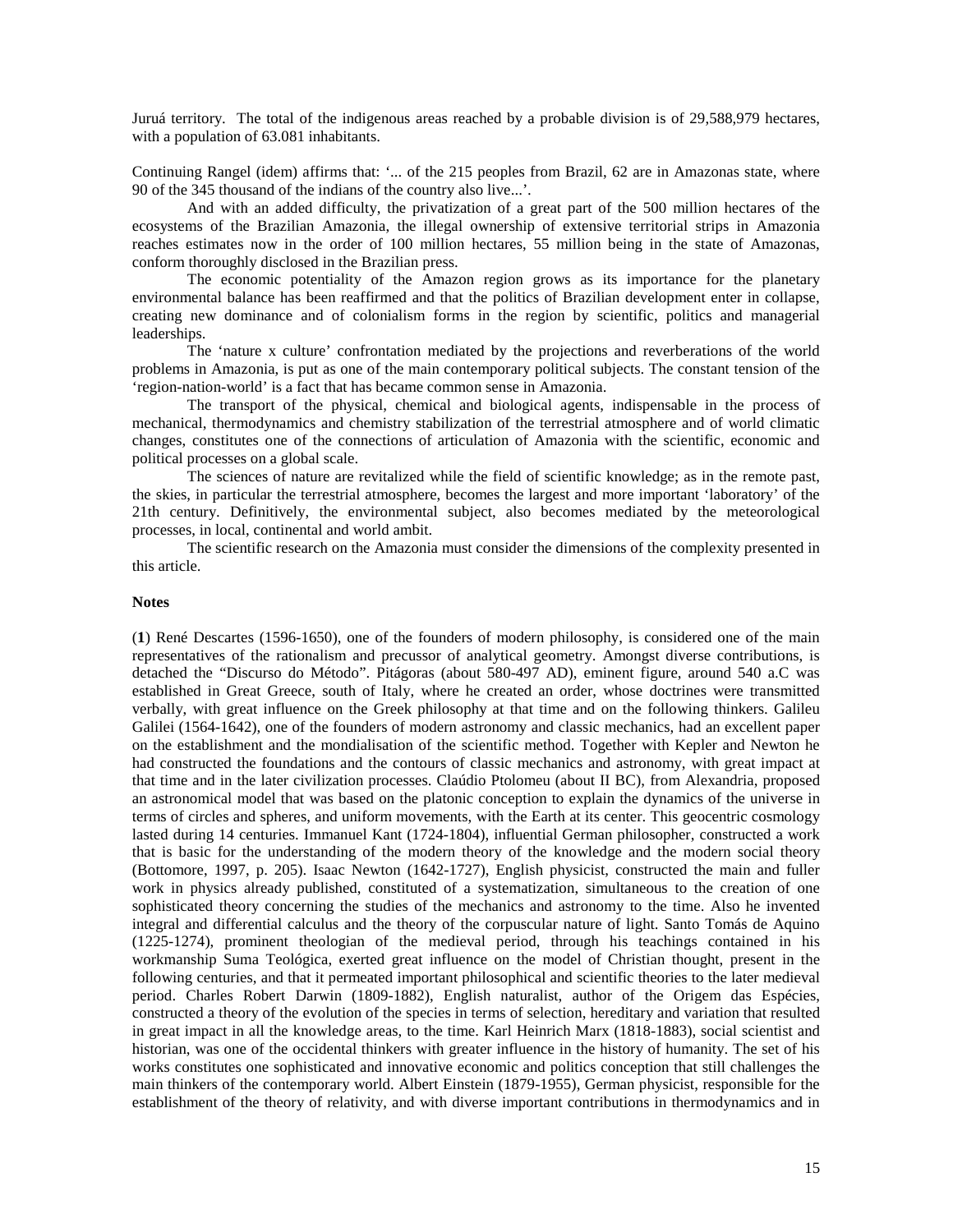mechanics statistics, in electrodynamics, amongst others. Georg Wilhelm Friedrich Hegel (1770-1831), German philosopher, had an important paper on the construction of the dialectic method, which anchored the later development of the marxist theory. Ludwig Planck (1858-1947), German physicist, corroborated with the construction of the foundations of thermodynamics, of electromagnetic theory, of relativity, creating essential connections between the classic and the contemporary sciences, amongst other scientific contributions. Aristoteles (384-322 BC) is considered as one of the most eminent thinkers of the Western world. He constructed an explanatory language for the phenomena of natural sciences and enlarged the horizons of the foundations of philosophy, influencing generations of researchers that has followed him. Johannes Kepler (1571-1630), German astronomer, published sophisticated scientific works that make possible the understanding, in scientific bases, of the dynamics of the solar system and that laid the foundation for the development of universal gravitation. Max Weber (1864-1920), eminent social scientist, constitutes an obligatory reference in the studies of the 'wombs' of the scientific and politician thought of the Western world. Werner Karl Heinsenberg (1901-1976), German physicist, published an excellent paper on the construction of the physical and mathematical foundations of modern physics, especially of quantum mechanics. Gaston Bachelard (1884-1962), French philosopher, was the author of vast and sophisticated philosophical works. Among his works, are distinguished Novo Espírito Científico and the Formação do Espírito Científico in the context of the scientific currents proper of the 20th century. Also he contributed with excellent publications concerning the nature of the category 'time'. Sigmund Freud (1856-1939), singular figure in the history of Western thought, from psychoanalysis, created a scientific language that has infiltrated and it is sedimented in all the knowledge fields, with impacts in the daily, material and psychic life of the people. Nicholas Maquiavel (1469-1527), from Florença, constructed the work O Príncipe, one of the main literary references in the field of theory politics. Platão (about 427-347 BC), one of the most eminent Greek thinkers, constructed the presuppositions of the conception that the dynamics of the universe, can be explained in terms of forms and geometric symmetries. His more important work A República, that deals with philosophical, politics, legal and ethical questions, still constitutes an important intellectual reference for the scholars of the history of universal thought. Ernest Rutherford (1871-1937), English physicist, was one of the creators of nuclear physics. The non-inclusion of the literary and artistic contribution in this citation does not mean that these human enterprises have not been important in the formatting of the civilized Western womb, what is intended is to show the scientific and philosophical contribution to the thoughts systems, own of the epoch different.

(**2**) One rich and didactics discussion on the influence of the wombs of scientific thought in sociology is presented by Octavio Ianni in the assay "A sociologia numa época do globalismo", published in the collection A Sociologia no Horizonte do Século XXI, São Paulo, Boitempo Editorial, 1999, pp. 13-25; and more recently in his book Enigmas da Modernidade-Mundo, Rio de Janeiro, Editora Civilização Brasileira, 2000, 319 pp.

(**3**) Two important works on the discontinous nature of time, A Intuição do Instante, and A Diáletica da Duração, that were published in 1935 and 1936, respectively, by Gaston Bachelard.

(**4**) Good parents of family.

(**5**) Werner Karl Heisenberg (1901-1976), German physicist, and, Erwin Schrödinger (1887-1961), Austrian physicist, published relevant papers on the structuring and theoretical consolidation of quantum mechanics, a knowledge field that studies the physical phenomena at the atomic level. Louis de Broglie (1892-1987), French physicist, and Arhur Holly Compton, (1892-1962), American physicist, produced decisive contributions for the consolidation of the thesis that proves the dual undulatory and corpuscular nature of electromagnetic radiation, with impacts in several technological fields. Max Born (1882-1970), German, published a central paper on the construction of the language of physical mathematics that cemented and molded the development of quantum mechanics. Josiah Willard Gibbs (1839-1903), American physicist, created important analytical connections between the classic thermodynamics and statistical mechanics, contributing for the consolidation of this scientific area. Paul Adrien Maurice Dirac (1902-1984), English physicist, published important scientific works on the foundations of quantum mechanics, contributing to its consolidation and generalization. Wolfang Pauli (1900-1958), Austrian physicist, constructed excellent scientific articles on the foundations of the mechanics and the theory of relativity with innumerable applications in the atomic dynamics of chemical elements that compose the periodic table. Lev Davidovic Landau (1908-1968), eminent Russian physicist, constructed works of great scientific reach on condensed matter, with vast applications in the physical fluid and solid theories. Enrico Fermi (1901-1954), detached Italian physicist, had a decisive part in the development of nuclear physics and in the foundations of statistical mechanics.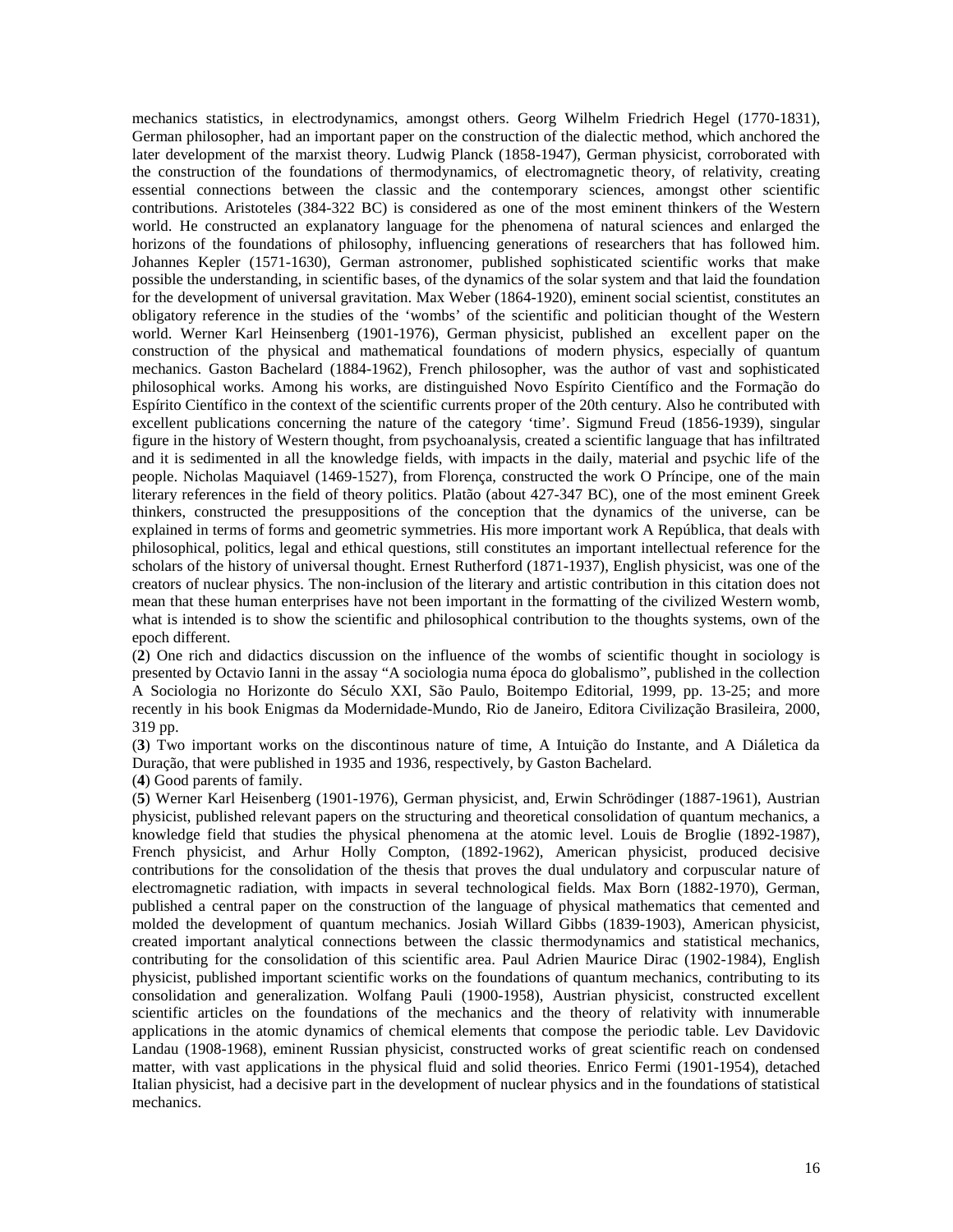(**6**) This conference had the participation of more than 1800 commission agents representing 155 countries, 28 inter-govermment organizations and more than 60 non-governmental scientific organizations and 80 Ministers of Science and Technology, Research and Education or their equivalents.

(**7**) This is the worldwide social picture systemize for J. Tezanos from documents 'ONU: Informe sobre Desarrolho Humano 1988; 1999; 2000", and, 'OIT: Informes sobre el trabajo en el Mundo (varios años)' − presented for José Antonio Caride Gómez in the article 'Educación Ambiental, Desarrollo y Pobreza: Estrategias para "outra" globalización', in Reunión Internacional de Expertos en Educación Ambiental − nuevas propustas para la acción, Santiago de Compostela, Espanha, November 2000, pp. 367-391.

# **References**

A Crítica (9.12.2001) Pobreza é principal ameaça para a paz, afirmam laureados. Newspaper published regularly in Manaus.

Alloufa, J., M., L.; Silva, M., C. (2000) Singulière et universelle: les dimensions de la dialectique dans la pensée sociale, 17p. Article presented in IX Colóquio Internacional da AFIRSE, em junho de 2000; Rennes, França.

Auger, P. (1990) PROBLEMAS DA FÍSICA MODERNA. Editora Perspectiva, São Paulo.

Bautista Vidal, J., W. (1990) Potencialidades para uma Civilização nos Trópicos, p. 228; in: Desafio Amazônico, O Futuro da Civilização dos Trópicos. Editora Universidade de Brasília, Brasília.

Born, M. (1990) PROBLEMAS DA FÍSICA MODERNA. Editora Perspectiva, São Paulo.

Bottomore, T. (1997) Dicionário do Pensamento Marxista, , p. 205. Jorge Zahar Editor, Rio de Janeiro.

Carnoy, M. (1999) Mondialisation et réforme de l'éducation: ce que les planificateurs doivent savoir; p. 41- 51. UNESCO, Paris.

Carvalho, L., O. (2000) Perspectiva de Compreensão Ambiental da Amazônia. Master dissertation presented in the program of pos-graduation of the Instituto de Ciências e Letras da Universidade do Amazonas, Manaus.

Crutzen, P., J.; Andreae, M., O. (1990) Biomass Burning in the Tropics: Impact on Atmospheric Chemistry and Biogeochemical Cycles. Science, v. 250, pp. 1669-1678.

Dallmeier, F. (novembro de 2000) Biodiversity: Earth's most important and most threatened asset, in: Reunión Internacional de Expertos en Educación Ambiental − nuevas propustas para la acción, p. 453-470; Santiago de Compostela, Espanha.

Eletronorte (1998) CD-ROM: Cenários Mundiais, Nacionais e da Amazônia: 1998-2020. Folha online (02.11.2001) Hidrelétrica de Belo Monte será a 3<sup>ª</sup> do mundo; in: http:// www.uol.com.br.

Freitas, M; Silva, M., C. (2000) Estudos da Amazônia Contemporânea: dimensões da globalização, 308 p.; ver capítulos VII e VIII. Editora da Universidade do Amazonas; Manaus, AM.

Gómez, J., A., C. (novembro de 2000) Educación Ambiental, Desarrollo y Pobreza: Estrategias para "outra" globalización, in: Reunión Internacional de Expertos en Educación Ambiental − nuevas propustas para la acción, p. 367-391; Santiago de Compostela, Espanha.

Heisenberg, W. (1990) PROBLEMAS DA FÍSICA MODERNA. Editora Perspectiva, São Paulo.

Hobsbawm, E. (1995) ERA DOS EXTREMOS − O BREVE SÉCULO XX − 1914-1991, Translated by Marcos Santarrita, São Paulo, Editora Companhia das Letras, p. 526.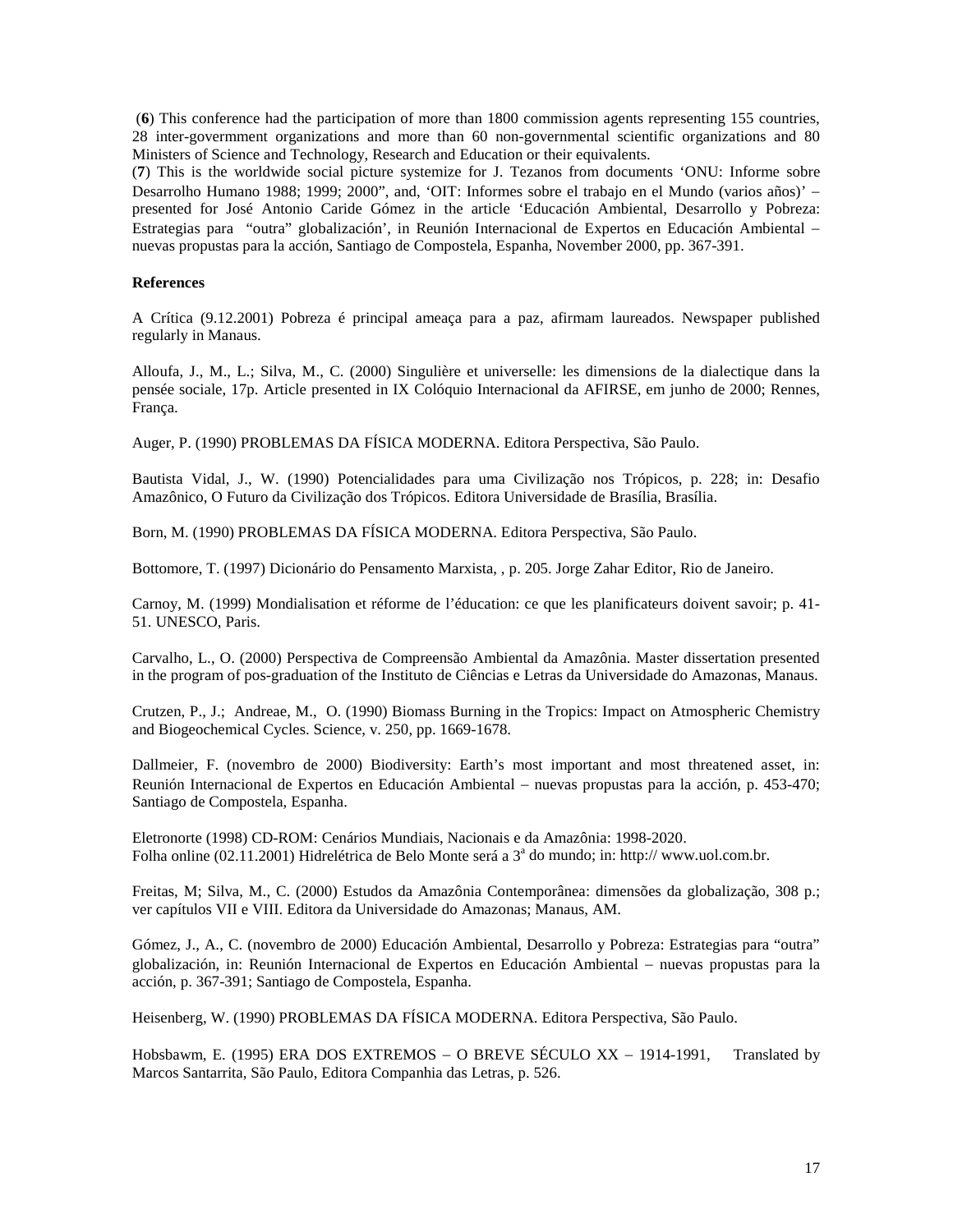Hulme, M. (1999) Scenarios of global climate change impacts, 10 p. According to the electronic address of WWF, <htpp://www.panda.org>.

Hurwic, A. (1990) A Física, p. 13. Editora Loyola, São Paulo.

Ianni, O. (2000) Enigmas da Modernidade-Mundo", 319 p., Editora Civilização Brasileira, 2000, Rio de Janeiro.

\_\_\_\_\_\_\_ (1999) "A sociologia numa época de globalismo", in: A SOCIOLOGIA NO HORIZONTE DO SÉCULO XXI, p. 13-25. Boitempo Editorial, São Paulo.

Keller, M.; Kaplan, W., A.; Wofsy, S., C.; Costa, J., M. (1988) Emissions of N<sub>2</sub>O From Tropical Forest Soils: Response to Fertilization With  $NH_4^+$ , NO<sub>3</sub>, e PO<sub>4</sub><sup>3</sup>. Journal of Geophysical Research, v. 93, No. D2, pp. 1600-1604.

Leggett, J. (1992) A natureza da ameaça do efeito estufa; In: Aquecimento Global - O Relatório do Greenpeace, p. 32. Published by Jeremy Legget, Fundação Getúlio Vargas, Rio de Janeiro.

Marx, K. (1985) O Capital – Crítica da Economia Política; volume III, Tomo 2, Victor Civita Editor, São Paulo, Editora Abril Cultural, p. 239.

Ministère de l'Équipement, des Transports et du Logement (2000) L'EAU − L'EXPÉRIENCE FRANÇAISE, p. 9; França.

Meir, P.; Grace, J., Miranda, A., C.; Lloyd J. (1996) Soil respiration in a rainforest in Amazonia and in cerrado in central Brazil; In: Amazonian Deforestation and Climate; pp. 319-327; Published by John Wiley & Sons; England.

Morin, E. (1977) O método I. A natureza da NATUREZA, 2<sup>ª</sup> edição, Portugal, Editora Publicações Europa-América, 363 pp.

Mota, E., S. (1998) Time Granularity in Simulation Models within a Multi-Agent System; 230 p. Doctorate thesis presented in the University of Edinburg, Scotland.

Nobre, C., A.; Gash, J., H., C.; Roberts, J., M.; Victoria, R., L. (1996) The conclusions from Abracos; In: Amazonian Deforestation and Climate; p. 577-596; Published by John Wiley & Sons; England.

ONU (2001) MNSDS: Minimum National Social Data Set. According to the electronic address: www.un.org/depts/unsd/social.

Packard, N. (1995) PREDICTING CHAOS; In: Reinventing the Future − Conversations with the World's Leading Scientists, p. 202. Organizado por Thomas A. Bass, 249 p. Addison-Wesley Publishing Company, EUA.

Pinto, L., F. (s. d.) Amazônia: o século perdido, 160 p. Edição Jornal Pessoal, Belém, Pará. Prigogine, I. (1996) O fim das certezas. Tempo, Caos e as Leis da Natureza, p. 170-199. Editora da UNESP, São Paulo.

Rangel, B. (20.04.2001) Amazonas em Tempo, p. A7. Newspaper published regularly in Manaus, Amazonas.

Reed, D; Rosa, H. (2001) Economic Reforms, Globalization, Poverty and the Environment, 25 p. According to the electronic address of the ONU, <htpp://www.un.org>.

Salati, E.; Junk, W.; Shubart, H.; Engrácia, A. (1983) Amazônia: desenvolvimento, integração e ecologia. Editora Brasiliense S. A., São Paulo.